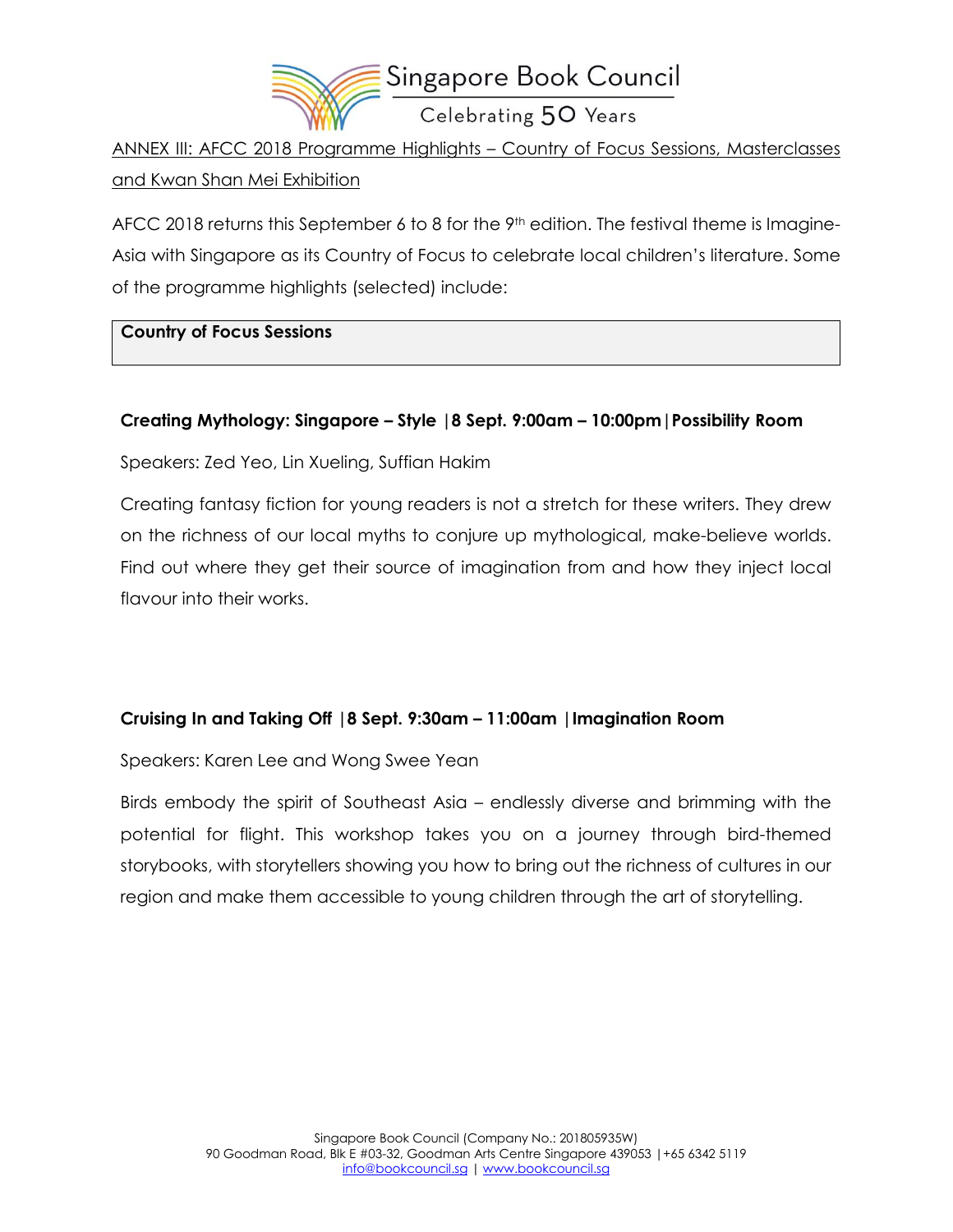

## **Giving a Voice: Inclusivity in Singapore's Kid-Lit|7 Sept. 4:00pm – 5:00pm | Imagination Room**

Speakers: Eva Wong Nava, Eunice Olsen, Marie Toh

The writers on this panel are united in making the under-represented groups in society more visible, be it through creating female heroines or understanding those with special needs. By opening up the window into these marginalised or oft-hidden worlds, they show how inclusivity can be advocated through kid-lit.

#### **How I Came Up With My First Book|6 Sept. 11:30pm – 12:30pm|B1 Programme Room**

Speakers: Gabby Tye, Elodie Kyra, Ashley Koh

What happens before writing the first word? From drawing on past memories to the practical task of juggling different careers, our speakers reveal how they each took the plunge and put pen to paper for their first book for children and youths.

#### **How I Started: A Writer's Journey |6 Sept. 5:45pm – 6:45pm|B1 Programme Room**

Speakers: David Seow, Emily Lim

Behind every successful writer is a long journey. Find out from some of our most established children's writers as they look back on their first steps, along with the bends and roadblocks, as well as successes, that have led them to where they are now.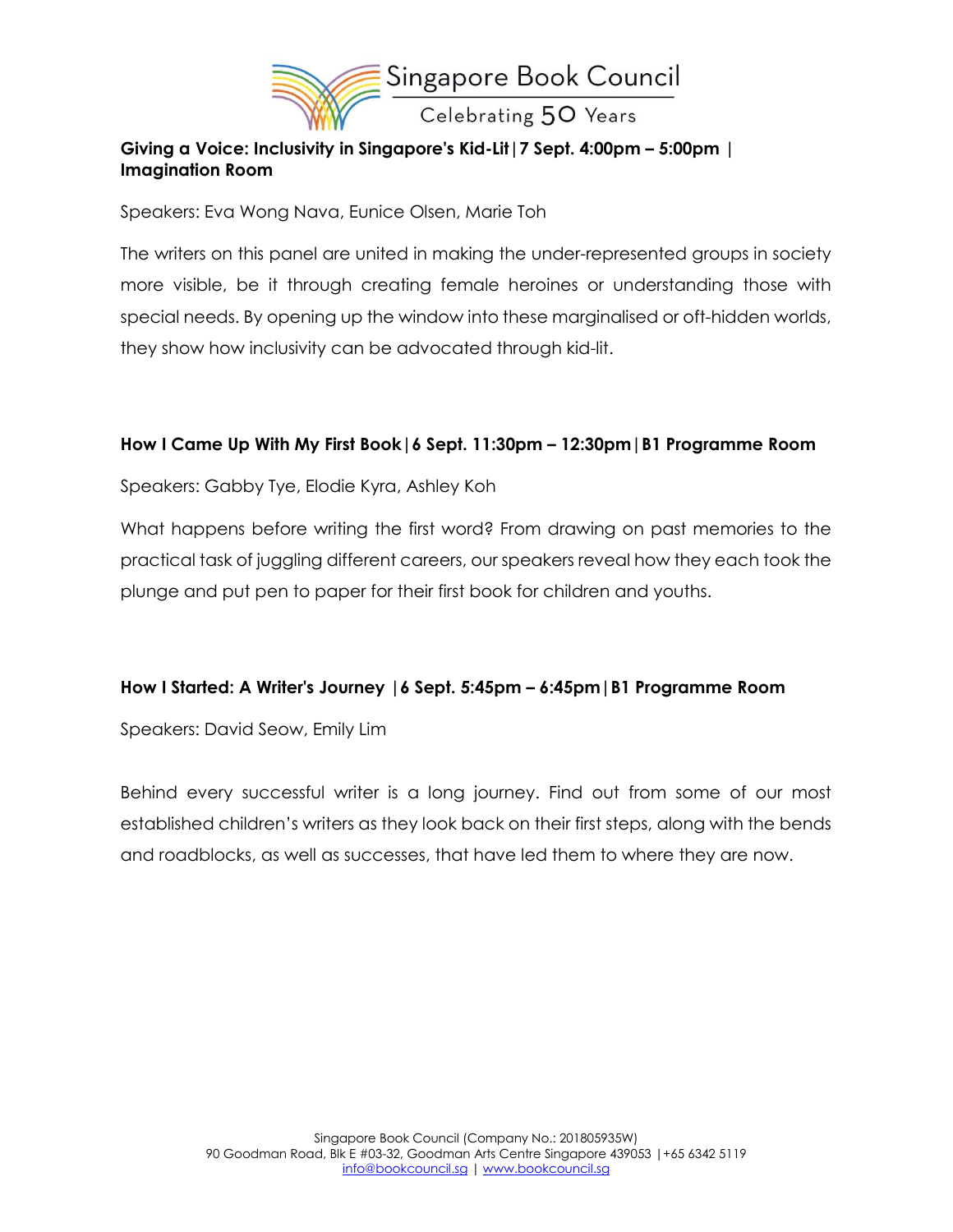

### **Indie Spirit: How Children's Bookstores Survive in Singapore|6 Sept. 3:15pm – 4:15pm|B1 Programme Room**

Speakers: Shannon Ong (Woods in the Books), Sung Yuen Ling (Maha Yuyi), Suriya Ratna (Raji)

The current retail market is tough, but probably even more so for independent bookstores. The speakers on this panel, owners of bookstores that specialise in children's books in different languages, talk about how they continue to engage their customers and maintain an edge in the market.

### **Is there a Singapore Illustration Style?|6 Sept. 2:00pm – 3:00pm|B1 Programme Room**

Speakers: Priscilla Tey, Khairuddin Baharom, Patrick Yee

Is there a style of illustration that we can call our own? A distinctive sense of aesthetic that is easily identified as "Singaporean"? Or is there a need to develop one? Join a few of our established illustrators as they tackle these questions and more.

## **Knowing Our History Through Children's Books|8 Sept. 10:15am – 11:15am|B1 Programme Room**

Speakers: Sim Ee Waun Josephine Chia Radhika Puri

Knowing our history is an integral part of forming our identity and culture as we grow up. Our speakers have brought different parts of Singapore's past to life through their books. They talk about why it is important to raise awareness about our history and to keep these stories going.

# **Making a Mark: Iconic Children's Characters in SingLit|8 Sept. 3:15pm – 4:15pm|B1 Programmes Room**

Speakers: Adeline Foo, Lesley-Anne Tan

Gamification has been identified as an essential strategy in engaging the young in reading and learning. Book Bugs and Myth Masters are two such initiatives that have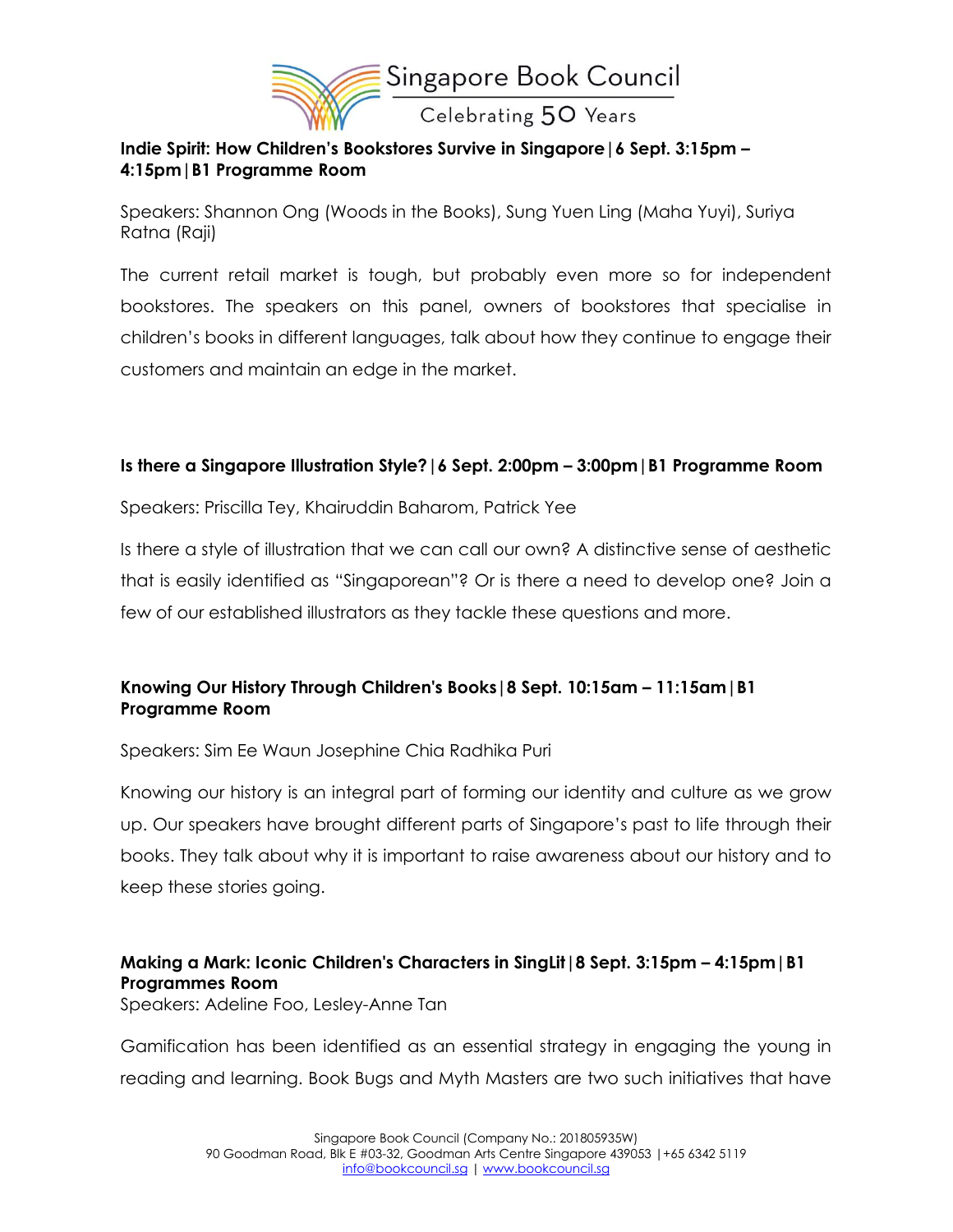

been successful in weaving gaming components while keeping reading at the forefront.

## **Read Our World: Getting SingLit into the hands of Children|6 Sept. 10:45 – 11:45|Possibility Room**

Speakers: May Tan, Denon Lim, Viyanand Thamothran, Rilla Melati

There are many efforts to inculcate the habit of reading among children, but what about getting them to read our very own literature? Join our panel of speakers as they discuss their initiatives to get SingLit into schools and making local books more accessible to students.

## **Roundtable: How SingLit is Used from Preschools to Primary Schools|7 Sept. 2:45pm – 4:15pm|Possibility Room**

Speakers: Ginia Ng, Seetha Lakshmi, Mohd Mukhlis Bin Abu Bakar, Tan Chee Lay

In this special roundtable discussion, we have gathered experts and practitioners working in mother tongue language education. They will discuss how SingLit is used in language acquisition as children move from preschools to primary schools, and how the transition can be facilitated further.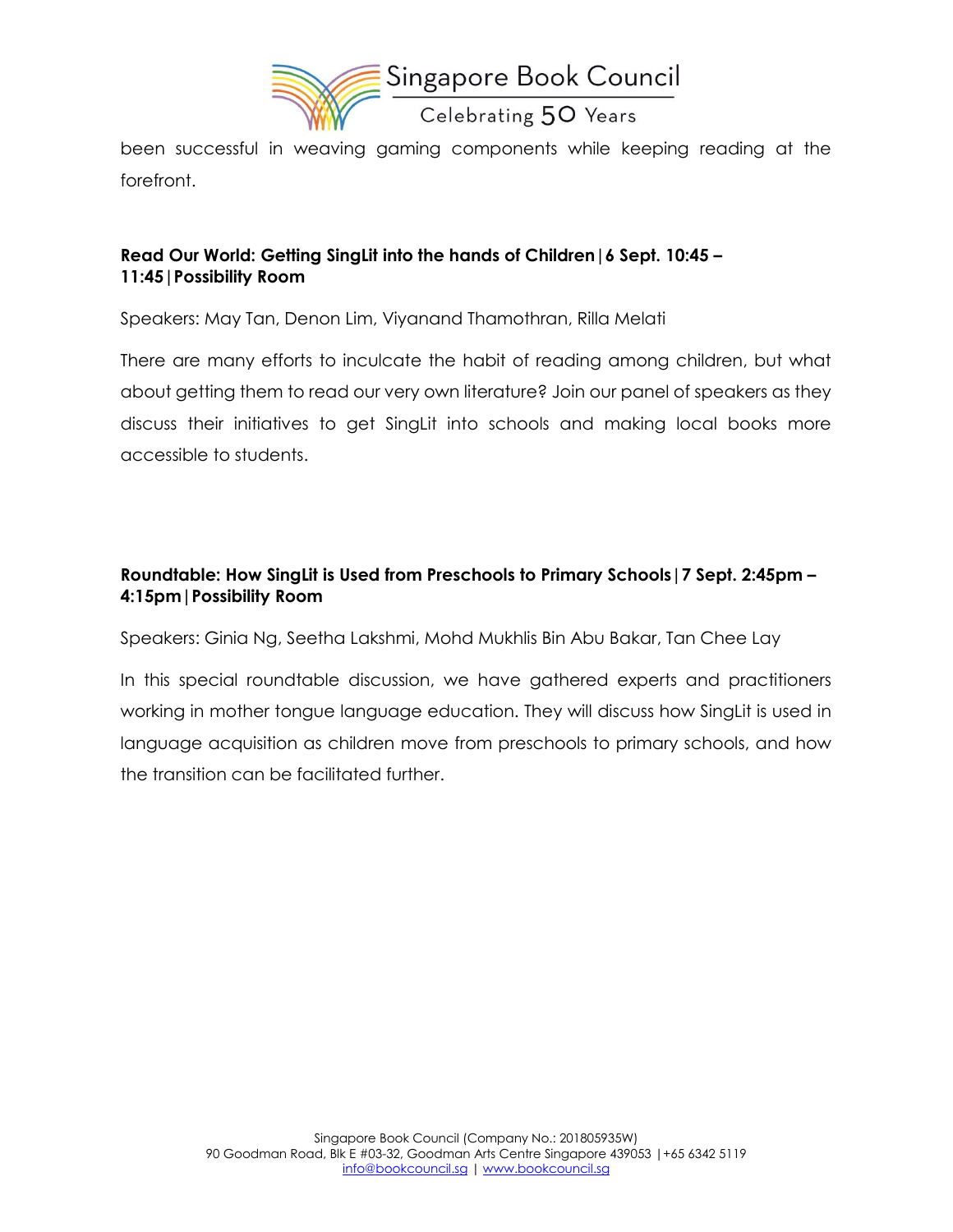

## **SingLit in Classrooms: How Three Schools Do It|7 Sept. 1:30pm – 2:30pm|B1 Programme Room**

Speakers: Teacher representatives from Da Qiao Primary, Haig Girls School, NAFA Arts Kindergarten Derbyshire

Teachers from three primary schools show how they have carved out spots for Singaporean stories in their classrooms. This discussion looks at how the teachers have used SingLit to impart both a love for reading and for languages among their students.

## **Translating Singapore Kid-Lit|8 Sept. 4:30pm – 5:30pm|Possibility Room**

Speakers: Vijayanand Thamotharan, Nur-El Hudaa Jaafar, Yang Shu Hung

Translation opens up the window to different cultures, and this is especially important in a multingual, multicultural place like Singapore. This panel of translators discuss the nuts and bolts of translating kidlit, and why sometimes it is better to show than to tell.

## **Venturing Out: Selling Beyond Singapore Market|8 Sept. 11:30am – 12:30pm|Possibility Room**

Speakers: Edmund Wee, Mindy Pang, Eliza Teoh

Small nation, big reach: Each of the publishers in this session has ventured out and found places for children's SingLit in the overseas market. They discuss what it takes for the local to go global, and the hurdles they have to overcome.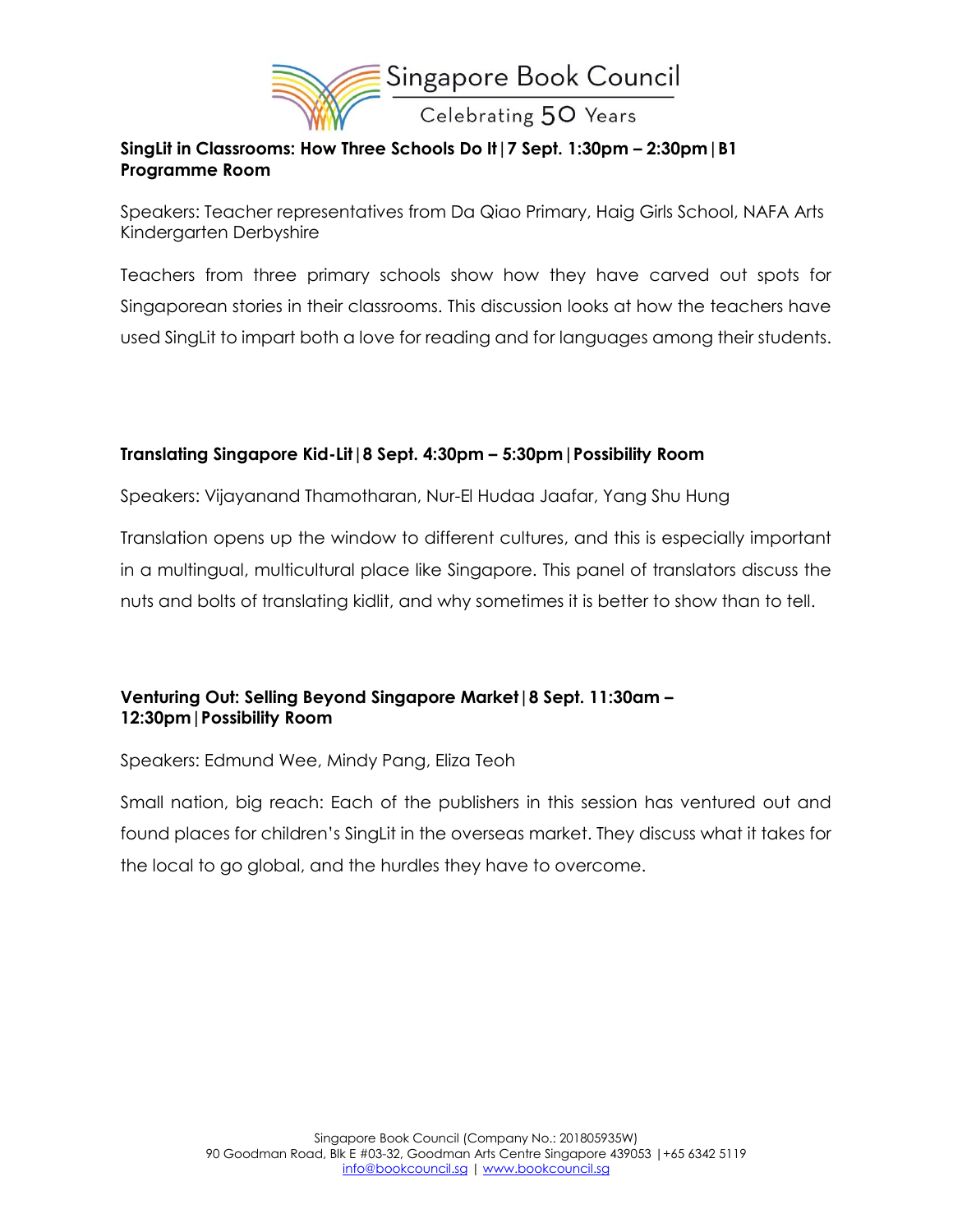

### **Writing For Multicultural Readers|6 Sept. 12:00pm – 1:00pm|B1 Programme Room**

Speakers: Quek Hong Shin, Rosemarie Somaiah, Sharon Ismail

Though there are an increasing number of children's books produced in mother tongues or a bilingual format, how many of them actually reflect the multicultural fabric of our society? This panel looks at the complexity of writing for young multicultural readers and how books can help facilitate cross-cultural understanding.

# **21st Century Writing: To Generation Z and Beyond|8 Sept. 4:30pm – 5:30pm|B1 Programme Room**

Speakers: Gabby Tye, Elodie Kyra, Ashley Koh

This new generation of authors may be born and bred in a digital age, but is their writing really that different from what we're used to reading? Our speakers confront the assumptions about who they are, why they write, and how they are writing the stories that a new generation of readers want to hear.

# **Masterclasses|6 Sept. 10:45pm – 12:45pm|Drama Centre**

### **Building Collective Storyworlds**

Speaker: Marco Sparmberg

Digital technology has fundamentally changed how humans connect and interact with one another. New narrative models are emerging that lend themselves to the ever evolving environment of pervasive communication. In this hands-on session, participants will go through multiple stages of collective story creation by using elements of a transmedia universe as engine for a decentralised narrative approach.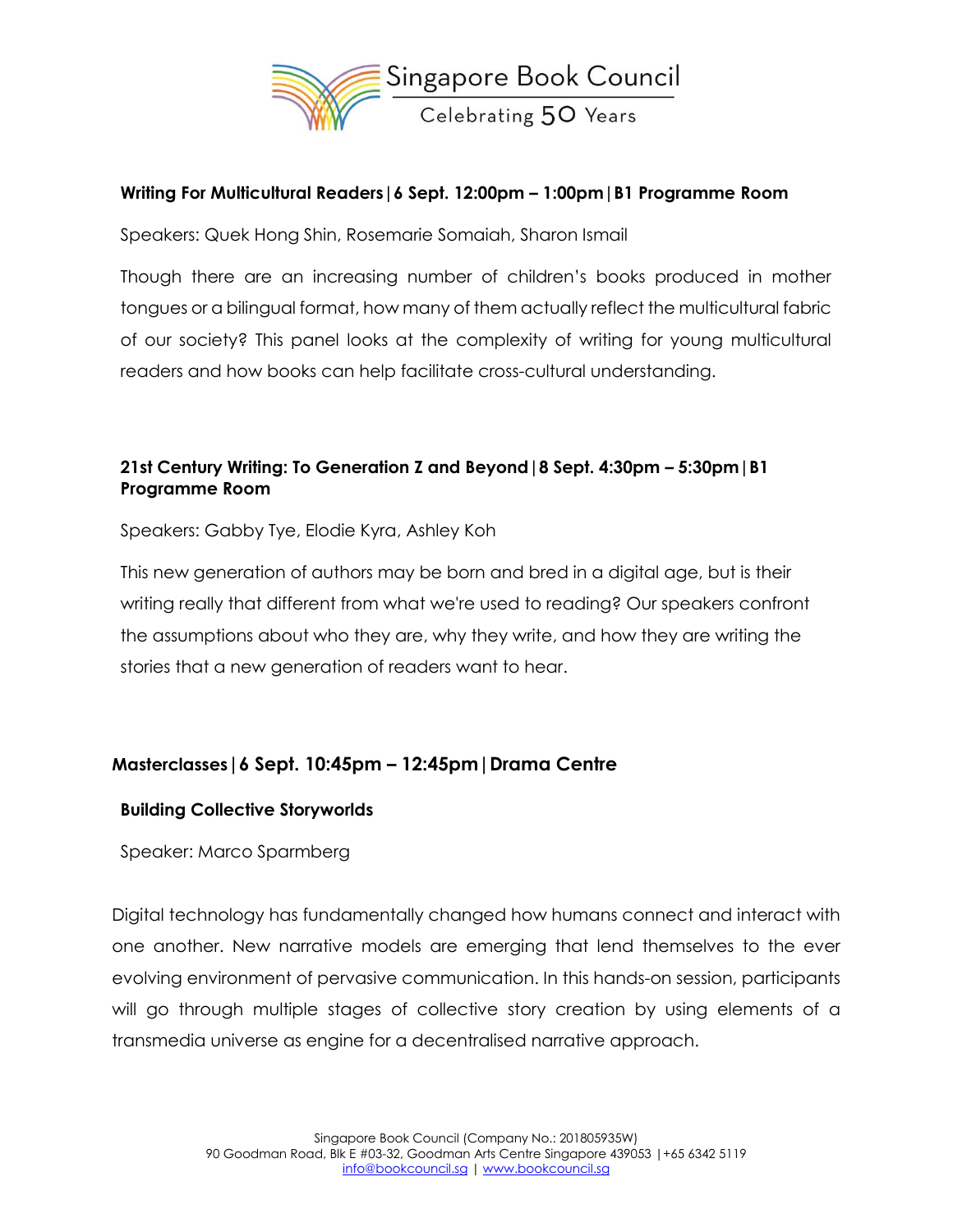

# **Creative Storymaking : A Masterclass Taster|8 Sept. 10:15am – 1:15pm|Multipurpose Room**

Speaker: Adeline Foo, Hidayah Amin, Lee Seow Ser

FOR: Content creators working with digital platforms WHAT TO BRING: Adapted from a new Creative Storymaking programme at Singapore Polytechnic, this masterclass aims to introduce the nuts and bolts of creating content for the digital age. At the same time, participants can expect to meet TV industry practitioners, as well as an opportunity to network with the Cross-Platform Summit speakers.

# **From Craft to Contract: Stress Test Your Work without Stressing Out|7 Sept. 10:00am – 1:00pm|Drama Centre**

Speaker: Cynthea Liu

TO BRING: A piece of writing for anonymous discussion (optional, submission information below)

Getting published is a daunting task, but writing the book is most often the hardest part of all. In this masterclass by well-known author and publisher Cynthea Liu, learn techniques on how to stress-test your work for the children and teen book markets, to land that desired publishing contract. Participants can choose to submit a piece of their writing in advance for anonymous discussion and review by Cynthea at this session. Submission guidelines: First 5 pages (1250 words max) or query letter (250 words max). Send submissions to <https://wfcat.submittable.com/submit>

# **Make Your Words Count: Writing for Young Adults|8 Sept. 10:15am – 4:15pm|VBR**

Speaker: Sarah Odedina (UK)

Led by publisher Sarah Odedina, this intensive masterclass is aimed for those ready to push their Y.A. writing to the next level. Be ready to tackle every component of the writing process big or small, from finding your own voice to crafting compelling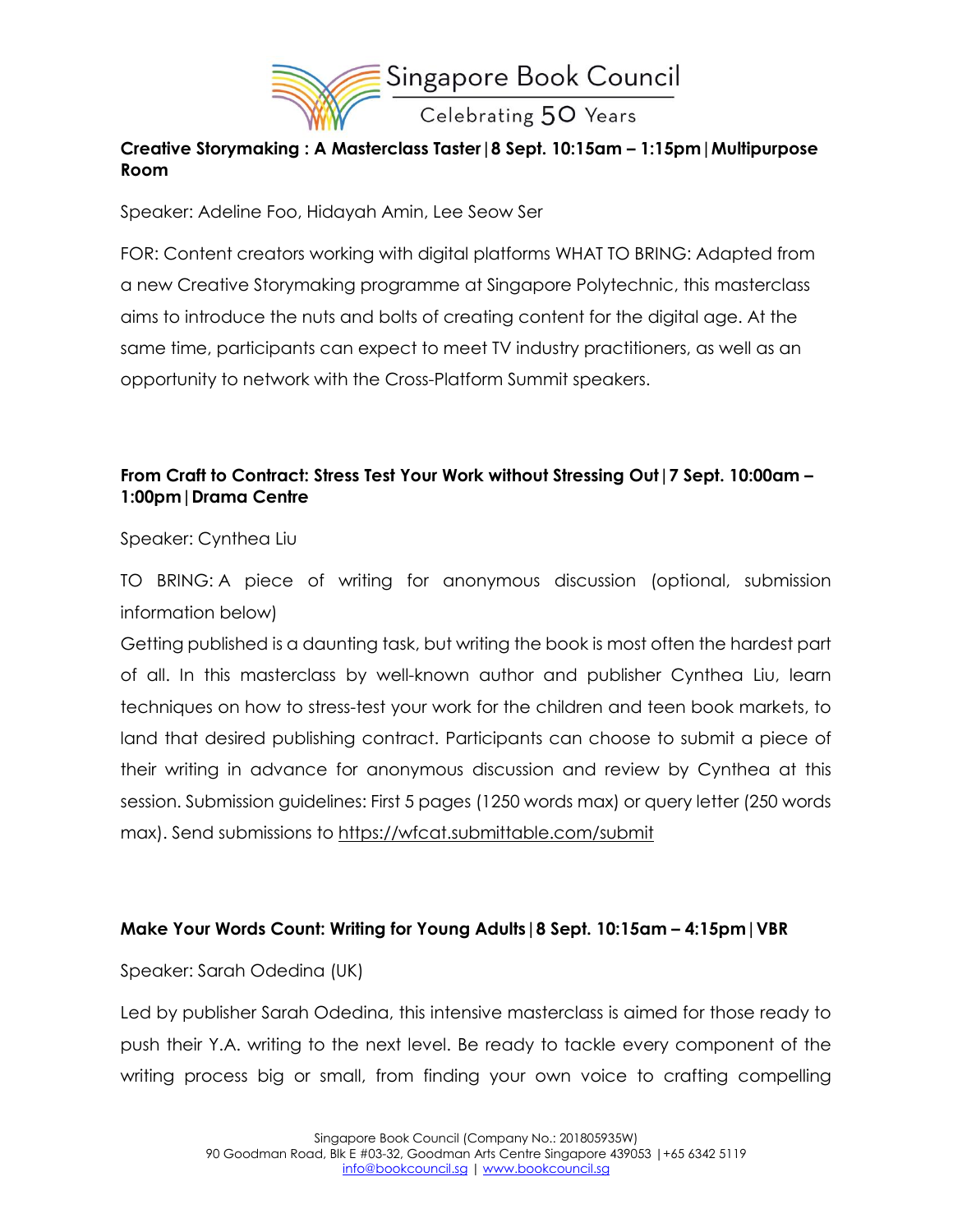

dialogue, characters and settings. Participants will also gain practical expertise as Sarah draws from the many stories she has worked with in her publishing career.

# **On Illustration|7 Sept. 1:30pm – 4:30pm|VBR**

Speaker: Satoshi Kitamura (Japan)

It is said that a picture speaks a thousand words. But how do you create a narrative through illustrations alone? Join award-winning illustrator Satoshi Kitamura as he explains the creative process behind his books and leads a series of creative exercises in this interactive session.

# **Pitch-Perfect: The Ultimate Pitch-Ready Masterclass! 6 Sept. 11:00am – 1:00pm|The Pod**

Speakers: Marc Checkley (International)

FOR: Anyone with a budding idea they wish to sell

Back by popular demand! Do you have an amazing idea or series concept, but with no clue how to bring it together and pitch it to the right people? This pitching masterclass gives you all the necessary tools, skills and feedback to make you a pitchpro! \*Please note that this masterclass is mandatory for all those wishing to participate in the Speed Pitching (Media) event. This session is separately ticketed.

## **Play and Replay: How to Prepare Your Creations for Multiple Platforms and Adaptations|7 Sept. 10:15am – 12:15pm|Multipurpose Room**

Speakers: Colin Goh

FOR: Content creators working with multiple platforms, anyone working with adaptations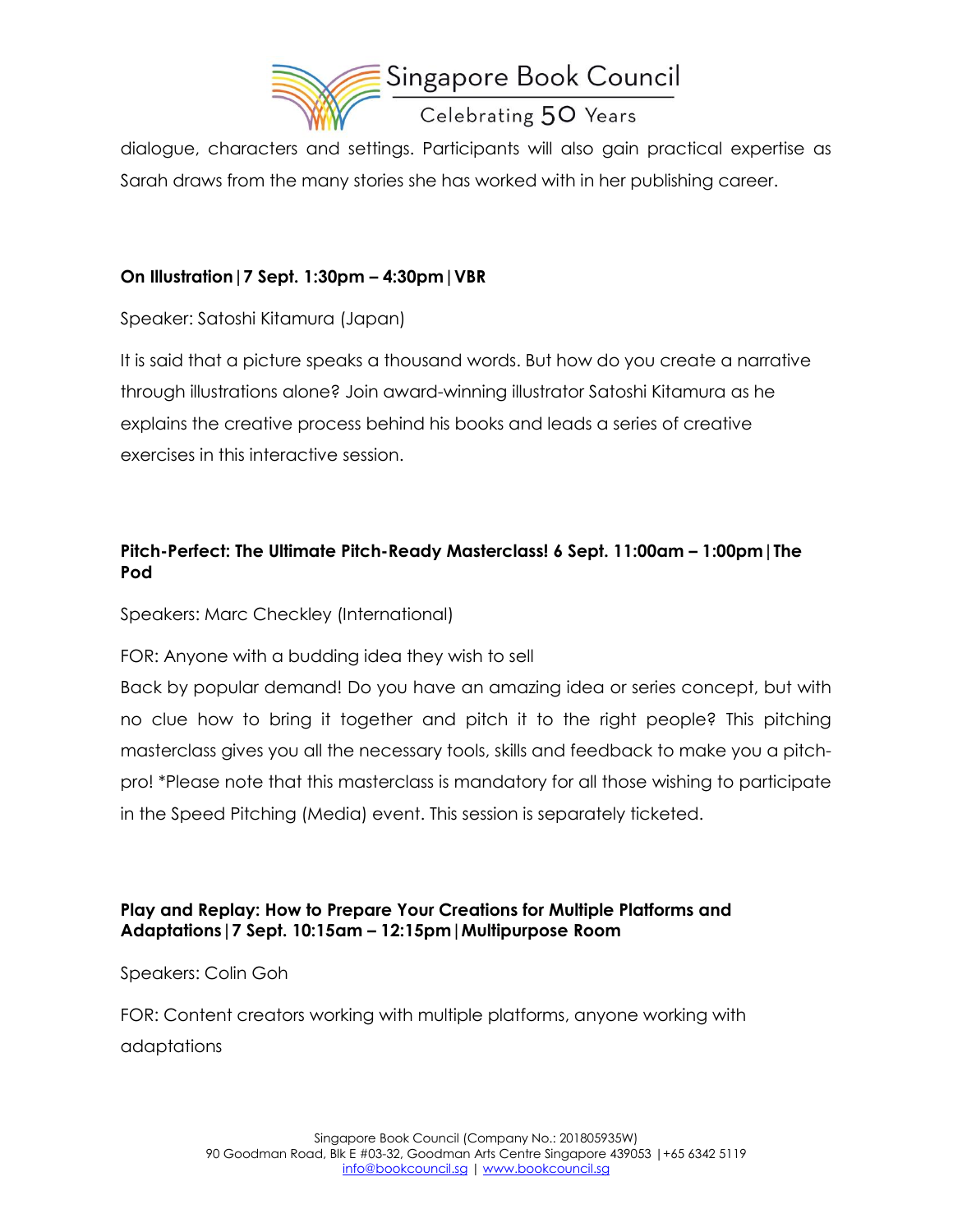

WHAT TO BRING: Participants should ideally have a creation in progress and be willing to share basic information for brainstorming and feedback purposes. If you're spending time and effort creating something, why not adapt it for multiple platforms as well? In this masterclass, Colin Goh, co-creator of critically-acclaimed comic series Dim Sum Warriors, reveals how his kung fu-fighting dumplings developed from an app to printed graphic novels and children's picture books, to and most recently, a stage musical. Participants will take away key skills to map the potential of their own creations and capitalise on available opportunities.

### **Kwan Shan Mei Exhibition and Panel Discussions**

Kwan Shan Mei: Drawing From The Heart 关山美:以心**动笔**

In conjunction with Singapore as its Country of Focus, AFCC celebrates the life and work of the late children illustration pioneer, Kwan Shan Mei 关山美 (1922 – 2012). In this retrospective exhibition Kwan Shan Mei: Drawing From The Heart 关山美:以心动笔, we will showcase a selection of her books and drawings provided by her family.

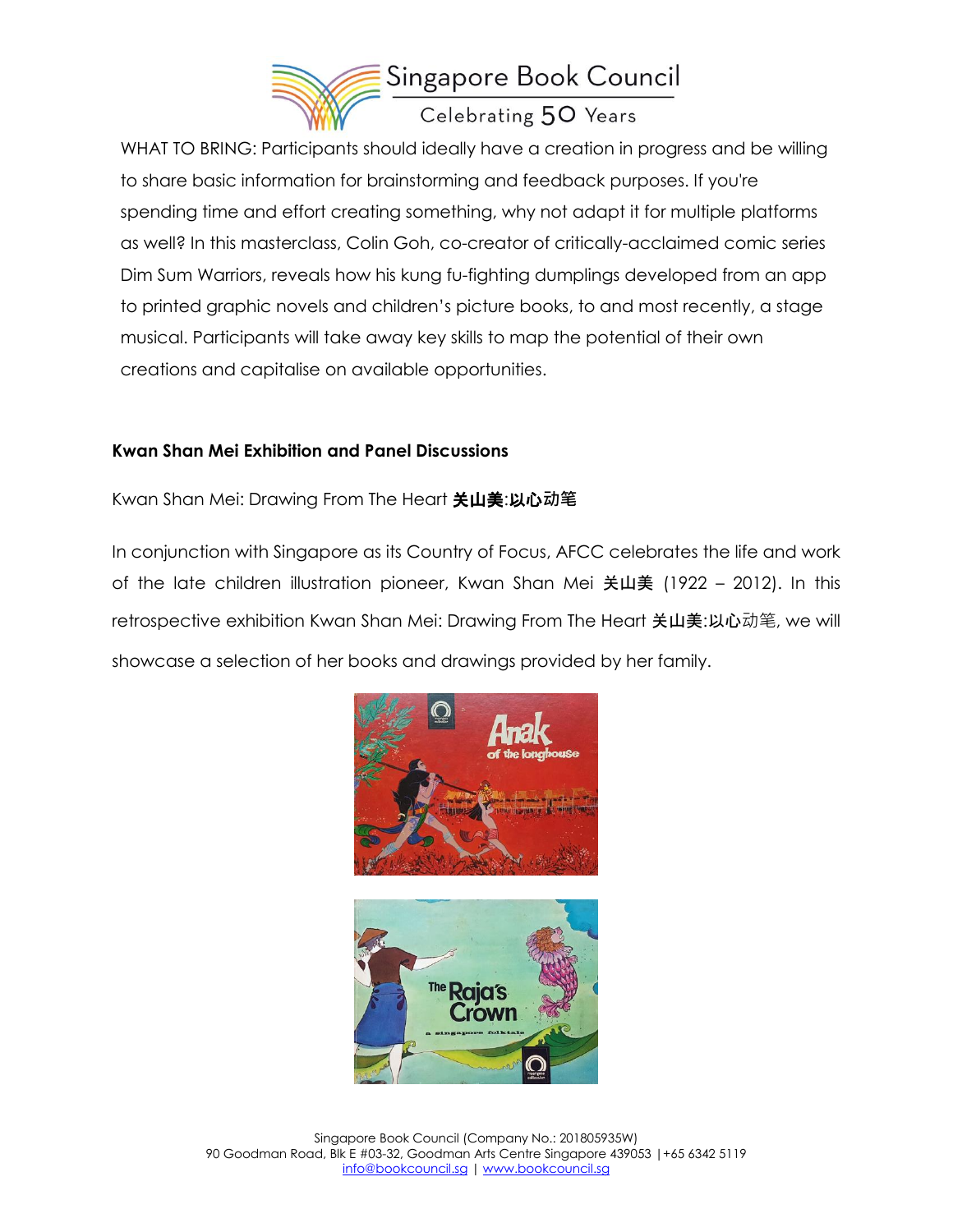

(Illustrations by Kwan Shan Mei. Source: Estate of Kwan Shan Mei)

Madam Kwan is the recipient of the Book Council's inaugural Book Award in 1976 for children's books. The citation extols her illustrations for the Moongate Collection of Folktales from The Orient series as having the ability to be "as lively and full of action or soft and dreamlike as the story dictates".



Madam Kwan is also popularly known as the artist of the beloved children series, The Adventures of Mooty the Mouse. Her drawings have graced many a cover and interiors of the school textbooks of the 1970s and 1980s. She taught for many years at Nanyang Academy of Fine Arts before retiring in Vancouver, Canada in 1999.

# **Panel Discussions**

### **Session 1: Memories of Kwan Shan Mei**

25 August 2018 | 1.30pm – 2.30pm Multipurpose Room, B1, Central Public Library Kwan Shan Mei lived and worked in Singapore from 1963 to 1999, creating many classics such as the Moongate series, the Adventures of Mooty the Mouse and Animal Frolics. But her readers did not know much about her as she was a very private person. Join us for an intimate afternoon of sharing by friends and ex-colleagues as they reminisce about the consummate illustrator.

Speakers: Lee Yeow Heng, Edwin Ng, Lim Geok Leng, Wendy Toh Moderator: Oscar Ng Hwee Leng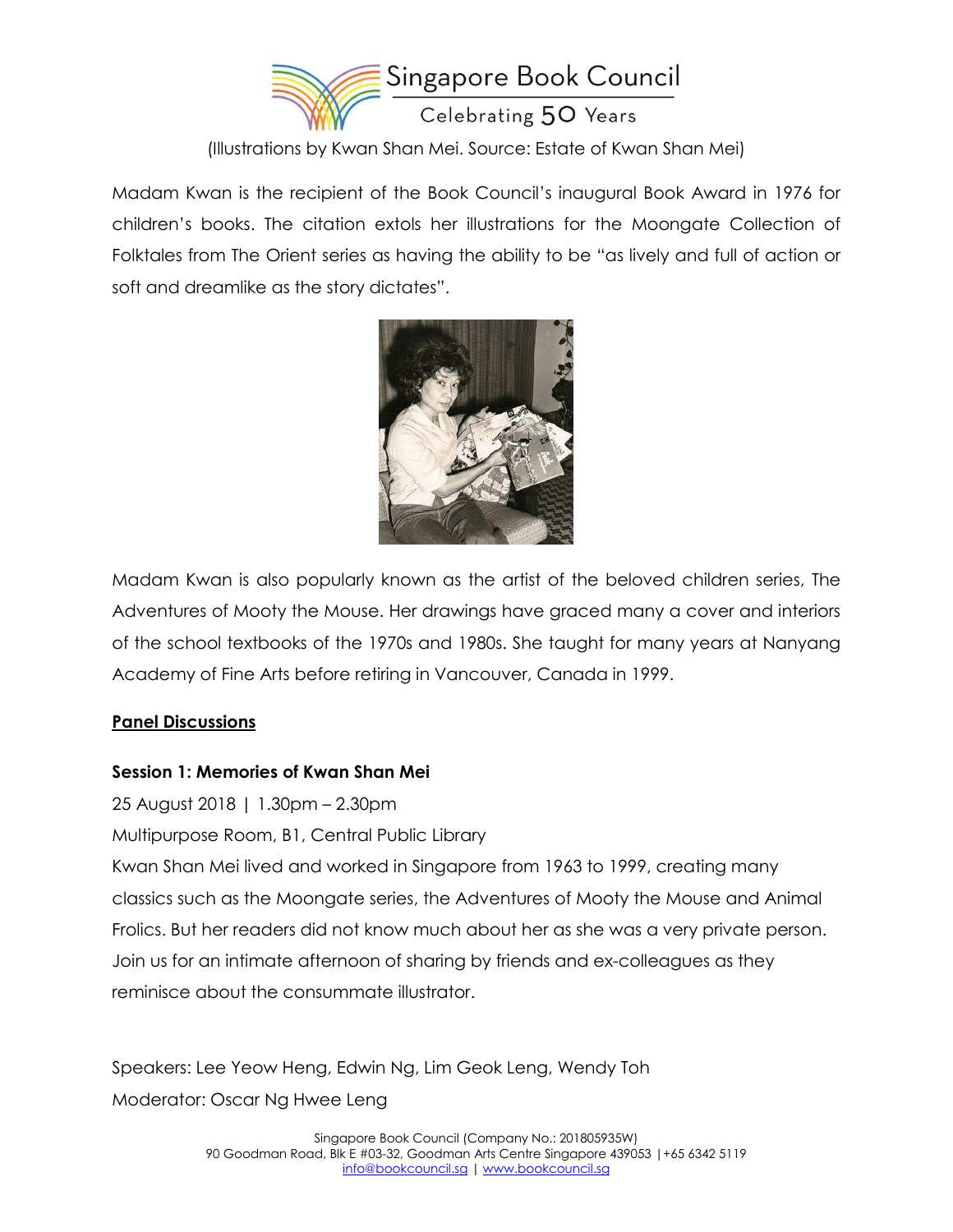

Admission is free, register [here](https://afcc2018-memoriesofksm.peatix.com/?utm_source=Book+Council+Newsletter&utm_campaign=e675d06784-EMAIL_CAMPAIGN_2017_09_20_COPY_01&utm_medium=email&utm_term=0_23769d288d-e675d06784-&mc_cid=e675d06784&mc_eid=%5bUNIQID%5d) or [https://afcc2018-memoriesofksm.peatix.com/](https://afcc2018-memoriesofksm.peatix.com/?utm_source=Book+Council+Newsletter&utm_campaign=e675d06784-EMAIL_CAMPAIGN_2017_09_20_COPY_01&utm_medium=email&utm_term=0_23769d288d-e675d06784-&mc_cid=e675d06784&mc_eid=%5bUNIQID%5d)

## **Session 2: Children Magazines and Stories in Singapore**

25 August 2018 | 3pm – 4pm Multipurpose Room, B1, Central Public Library

Kwan Shan Mei was a pioneer in illustrating children stories in books, magazines and textbooks in Singapore. However, she did not work in a vacuum. From the 1950s to the 1980s, the publications for children and youth were very varied - from the UK weeklies of Beano, Dandy and Look and Learn to the Chinese periodicals such as World Children and Children's Paradise and the youth magazines like The Young Malayans and Youth Monthly, these reading materials aimed to shape the hearts and minds of the young of a new nation. This panel will explore the rich reading culture of that period.

Speakers: Edgar Liao, Li Zhiping

Admission is free, register [here](https://afcc2018-childrenmagazinesandstories.peatix.com/?utm_source=Book+Council+Newsletter&utm_campaign=e675d06784-EMAIL_CAMPAIGN_2017_09_20_COPY_01&utm_medium=email&utm_term=0_23769d288d-e675d06784-&mc_cid=e675d06784&mc_eid=%5bUNIQID%5d) or [https://afcc2018childrenmagazinesandstories.peatix.com/](https://afcc2018-childrenmagazinesandstories.peatix.com/)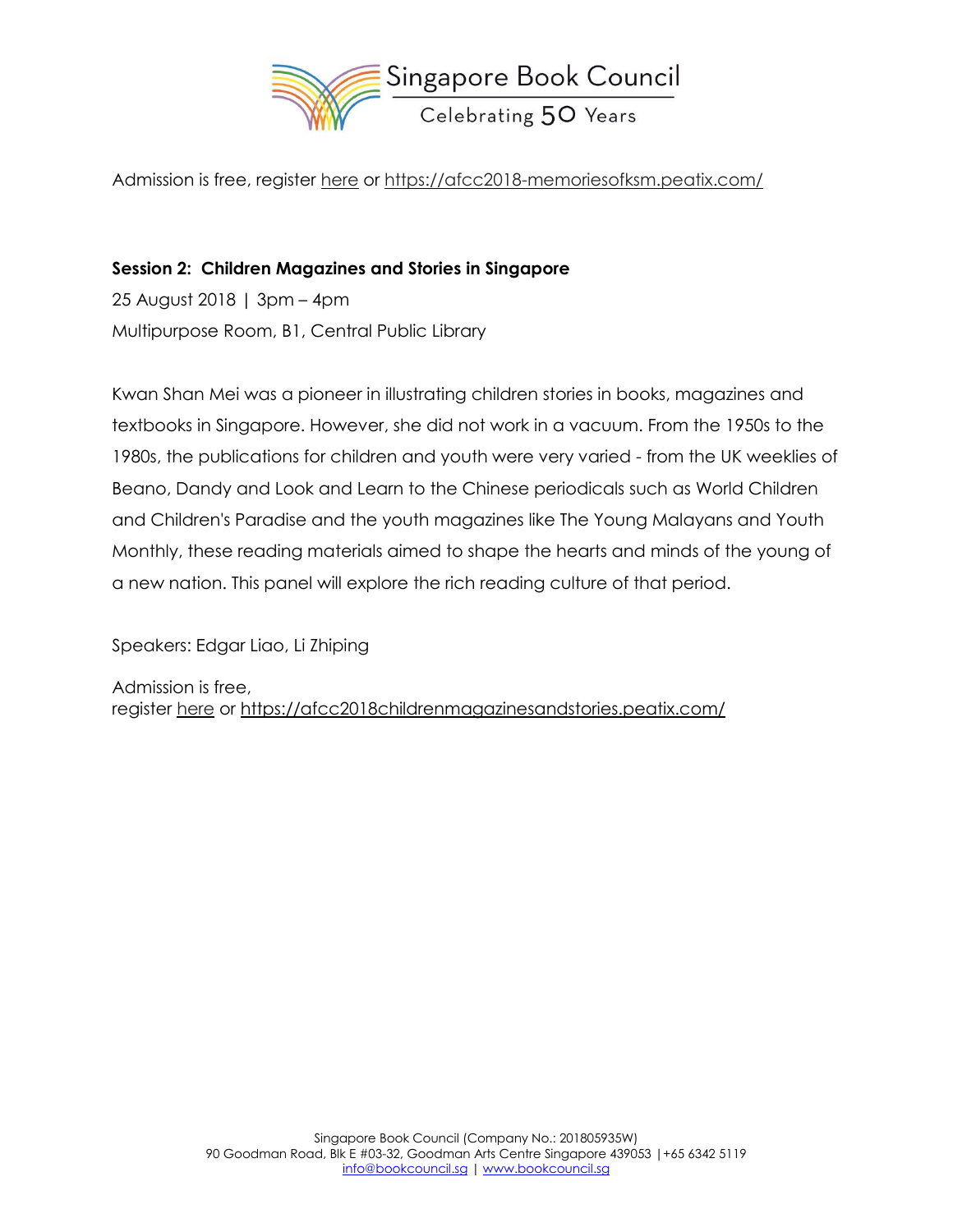

## ANNEX IV: AFCC 2018 Speakers' Bios (Selected)

Adeline Foo (Singapore)

Adeline Foo has 28 published children's books, sold in Singapore, India, China, Indonesia, Hong Kong, Vietnam, Slovakia, Turkey and Australia. In 2017, she won the Asian Children's Book Award for Tiny Feet, TIny Shoes. Adeline has also written for MediaCorp's Channel 5 and okto, for Two Boys & A Mermaid, The Diary of Amos Lee and Whoopie's World.

## Ashley Koh (Singapore)

As an avid reader and a fervent writer, Ashley pursued her dream and published her first novel, Rosemary and the Wood Hut Fairies, awarded the NAC Presentation and Participation grant, and its Chinese counterpart at 11. She continues to find ways to pursue her passion, and in her spare time, studies at Singapore Chinese Girls' School and offers you dictionary definitions

### Colin Goh (Singapore)

Colin Goh is one half of the husband-and-wife creative team behind Dim Sum Warriors, a critically-acclaimed bilingual comic app, which has also been adapted into a musical premiering in Shanghai. Together, they founded the satirical website TalkingCock.com and made the movie Singapore Dreaming, which has bagged numerous awards at film festivals worldwide.

Cynthea Liu (US)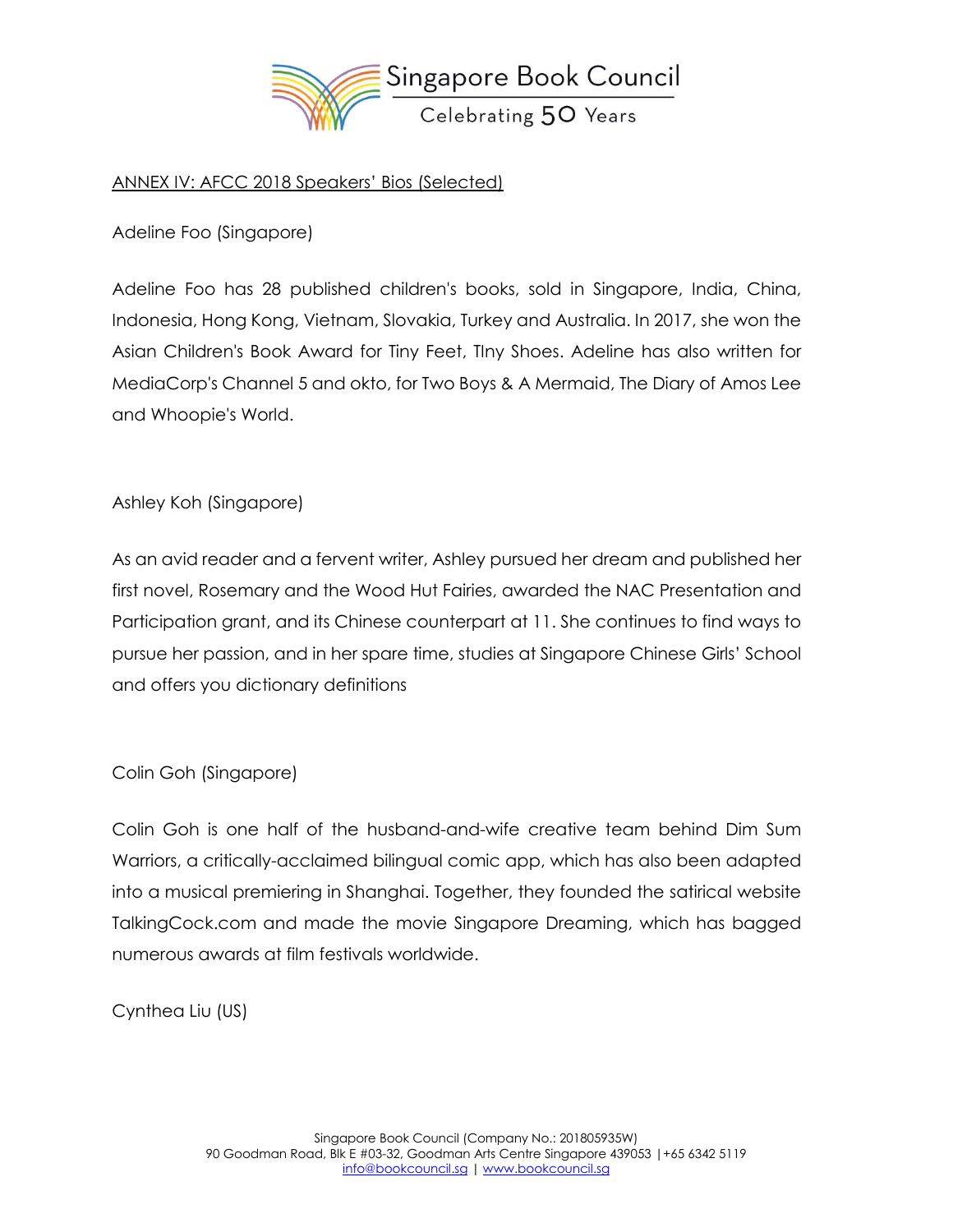

Cynthea Liu is an award-winning children's book author, publisher and consultant. She is published with Penguin Random, Disney, S&S, and Scholastic, with her work translated into multiple languages. She is also the publisher of Starts With Us, which empowers children to change the world in pursuit of their talents and interests.

Denon Lim (Singapore)

Denon Lim Denan is the executive director and chief editor of Lingzi Media, and President of the Singapore Association of Writers. He is also a poet, having won the Golden Point Award and been shortlisted for the 2006 Singapore Literature Prize. His new poetry collection 《如果还有萤火虫》 (If There Are Still Fireflies) was published in December 2017.

# Edmund Wee (Singapore)

Edmund Wee is the founder of Epigram Books which was set up to champion Singaporean literature. Its authors regularly win major book prizes, including the Hedwig Anuar Children's Book Award, Singapore Literature Prize and Singapore Book Awards. It also hosts the annual Epigram Books Fiction Prize and its London office started publishing literary fiction from Singapore and Southeast Asia in 2017.

# Emily Lim

Author Emily Lim is the first outside North America to win three medals at the IPPY Awards and first in Southeast Asia to receive the Moonbeam Children's Book Award. Her Toy Series has been published in 4 languages in 5 countries. Emily was named Mediacorp's Singapore Woman Award 2013 Honoree for inspiring readers through her writing.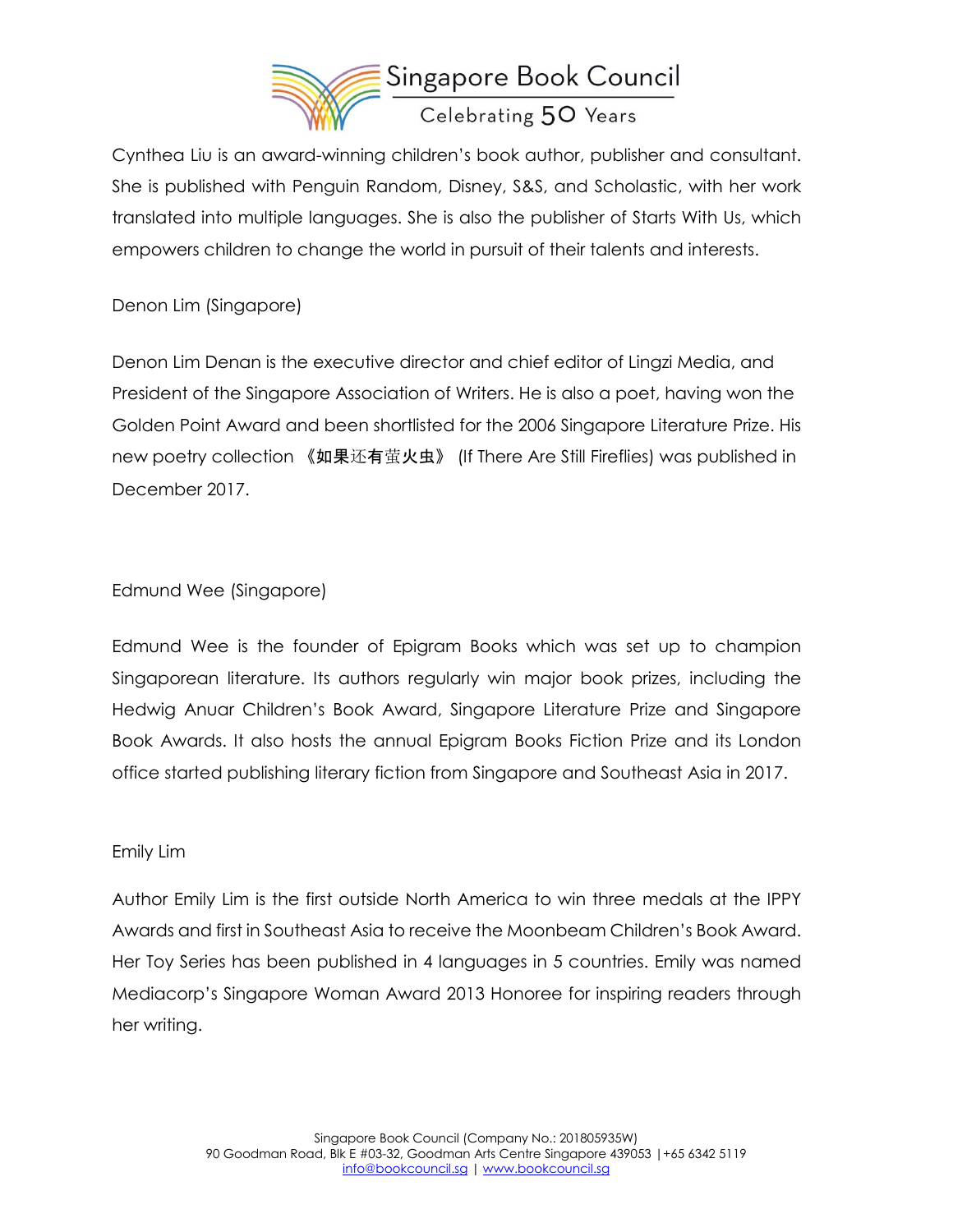

Eliza Teoh (Singapore)

Formerly a journalist and sub-editor at The Straits Times, Eliza Teoh is the author of the national-bestselling Ellie Belly series. Her books are infused with fun animal facts and language tips, which appeal to reluctant readers. Eliza has been a mentor to many young authors, conducting writing workshops in schools and facilitating workshops for the GEP Creative Writing Programme

### Elodie Kyra

Elodie Kyra had her first taste of literary success as the co-author of her mother's national bestseller Ellie Belly #8: Otter Out of Water. This year, she released Rage, the first book in a planned trilogy. Elodie's debut novel hit the national bestselling list and proceeded to stay there for over 15 weeks, making her Singapore's youngest national bestseller.

### Eva Wong Nava

Eva Wong Nava is an art historian, educator and writer. She founded CarpeArte Journal, which publishes her flash fiction and art writing alongside other contributors. Elsewhere, she reads and writes voraciously and authored Open: A Boy's Wayang Adventure, which encourages young readers to be more compassionate to people on the Autism Spectrum.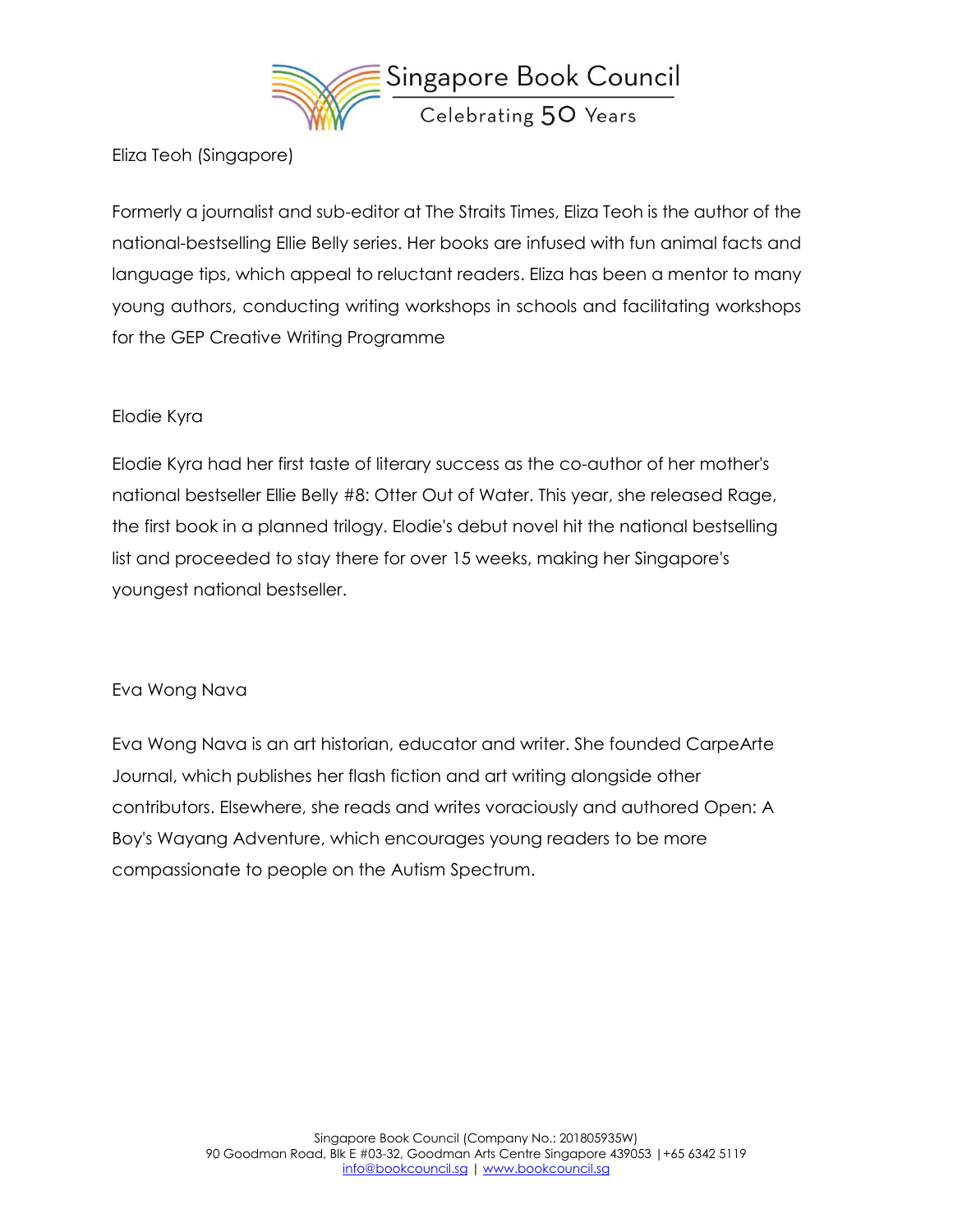

Eunice Olsen

Eunice Olsen is an actor, host, pianist, founder and executive producer of Eunice Olsen Media. She created the International Emmy Nominated series WomenTalk TV, an online interview program featuring unsung Asian 'sheroines'. In 2018, she published her first children's book I'm a Girl. See what I can be!, a series of poems inspired by the women she interviewed on WomenTalk.

## Francis Wong (Hu Wei)

Architect Francis Wong Hooe Wai is the author of several books of prose and is a regular columnist for Lianhe Zaobao. He currently teaches creative writing in schools and often conducts storytelling and activity sessions. His recent picture books Grandpa's Little Room and Go Trishaw Go take their settings from old Chinatown.

### Gabby Tye

Gabby Tye is an 18-year-old Veterinary Sciences student and also the nationalbestselling author of the RunHideSeek trilogy. She has five books released and is now completing EverAfter, the sequel to RunHideSeek. Gabby is the youngest Singaporean author to have had her book rights acquired by a major Chinese publisher. The movie rights to her books have been optioned to Woosh Pictures.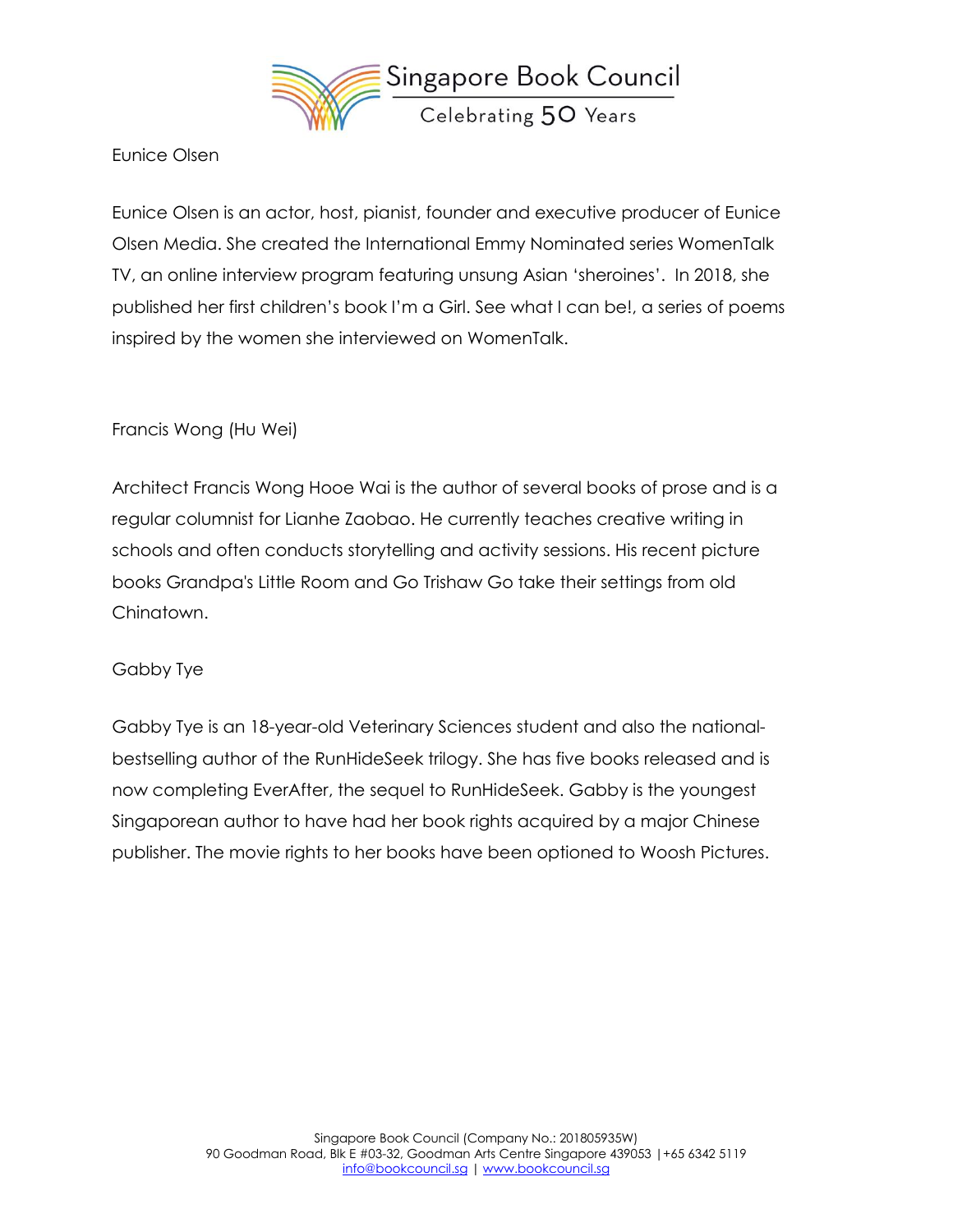

### Ginia Ng

Dr. Ng Sok Hoon, a senior lecturer from SEED institute, holds a Doctoral degree of Education from East China Normal University, specialized in Early Childhood Education. She rose through the ranks with more than 20 years of early childhood teaching and training experience. She is a prolific writer who had written 64 Chinese readers for young children.

### Hidayah Amin

Hidayah Amin had her first short story published when she was 11. It was only when she lost her childhood home that she resumed writing and published Gedung Kuning in 2010. She has since written six non-fiction books and six children's books, including the award-winning The Mango Tree.

### Josephine Chia

Josephine was inspired to be a writer and share the stories of her kampong life and Peranakan heritage. Her books often incorporate Singapore's social and political history, with Kampong Spirit Gotong Royong winning the 2014 Singapore Literature Prize. She has spoken at several international writing festivals, and mentors teenage and adult aspiring writers.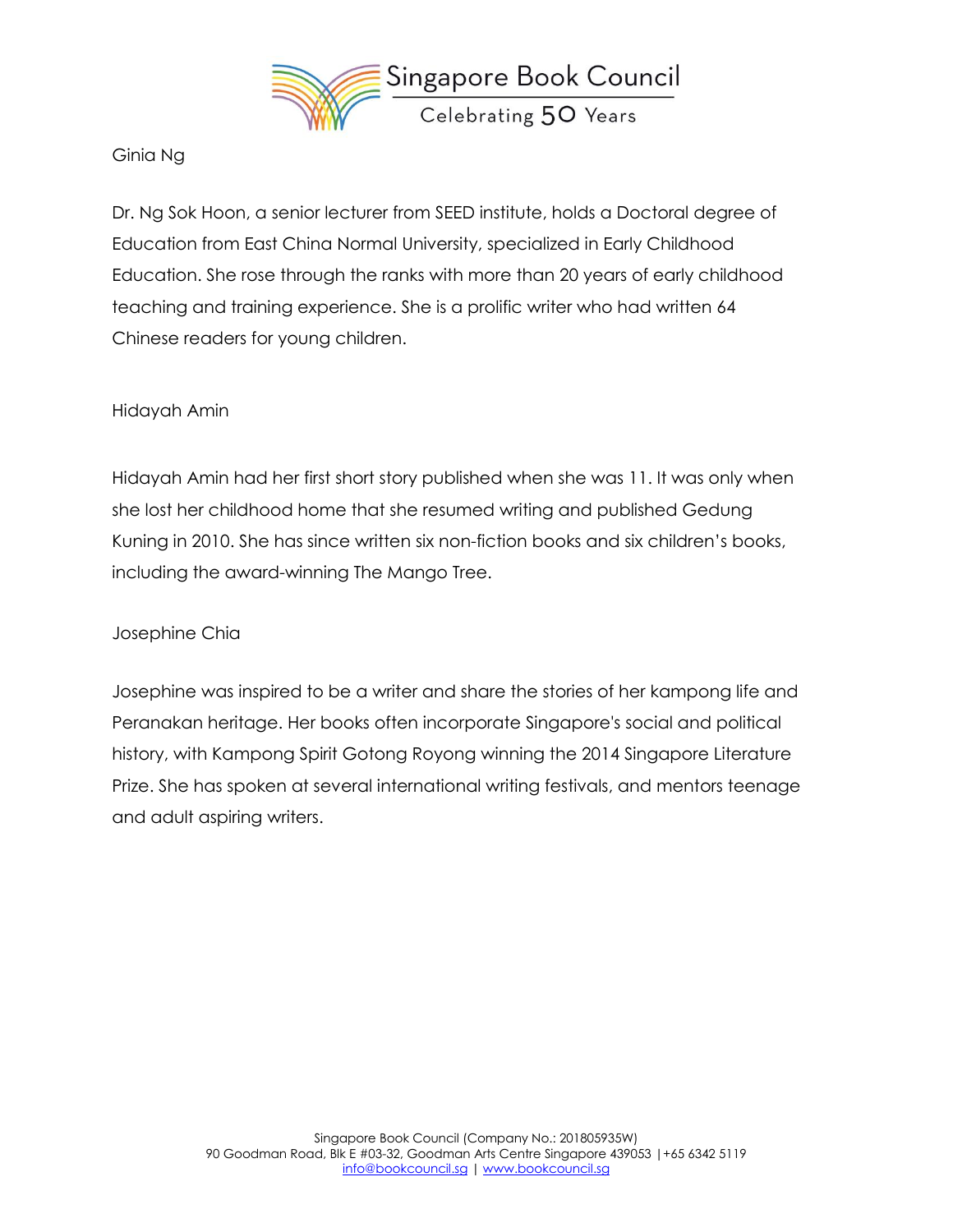

## Khairuddin Baharom

Khairudin Saharom's journey in children's book illustration began with "What Sallamah Didn't Know", a heartfelt story written by Sharon Ismail. A firm believer that illustrations are capable of triggering the senses and capturing emotions, he uses drawing as tool for communication in his work as an architect. Khai has also conducted classes on doodling as a tool for language mastery.

### Karen Lee

Karen is a storyteller and trainer with years of experience in the education field. She has been telling stories to people of all ages at schools, libraries and various community space, believing in their power to inspire people, teach values and bring communities together. She also trains preschool teachers, adults and students eager to use storytelling in various ways.

#### Lesley-Anne Tan

Lesley-Anne Tan is currently an undergraduate studying at Yale-NUS College. She co-wrote the action-packed Danger Dan children's book series, published when she was just 16. Her popular Secrets of Singapore series has clinched several awards. She has spoken at numerous schools and literary events, and has been interviewed by both local and international media.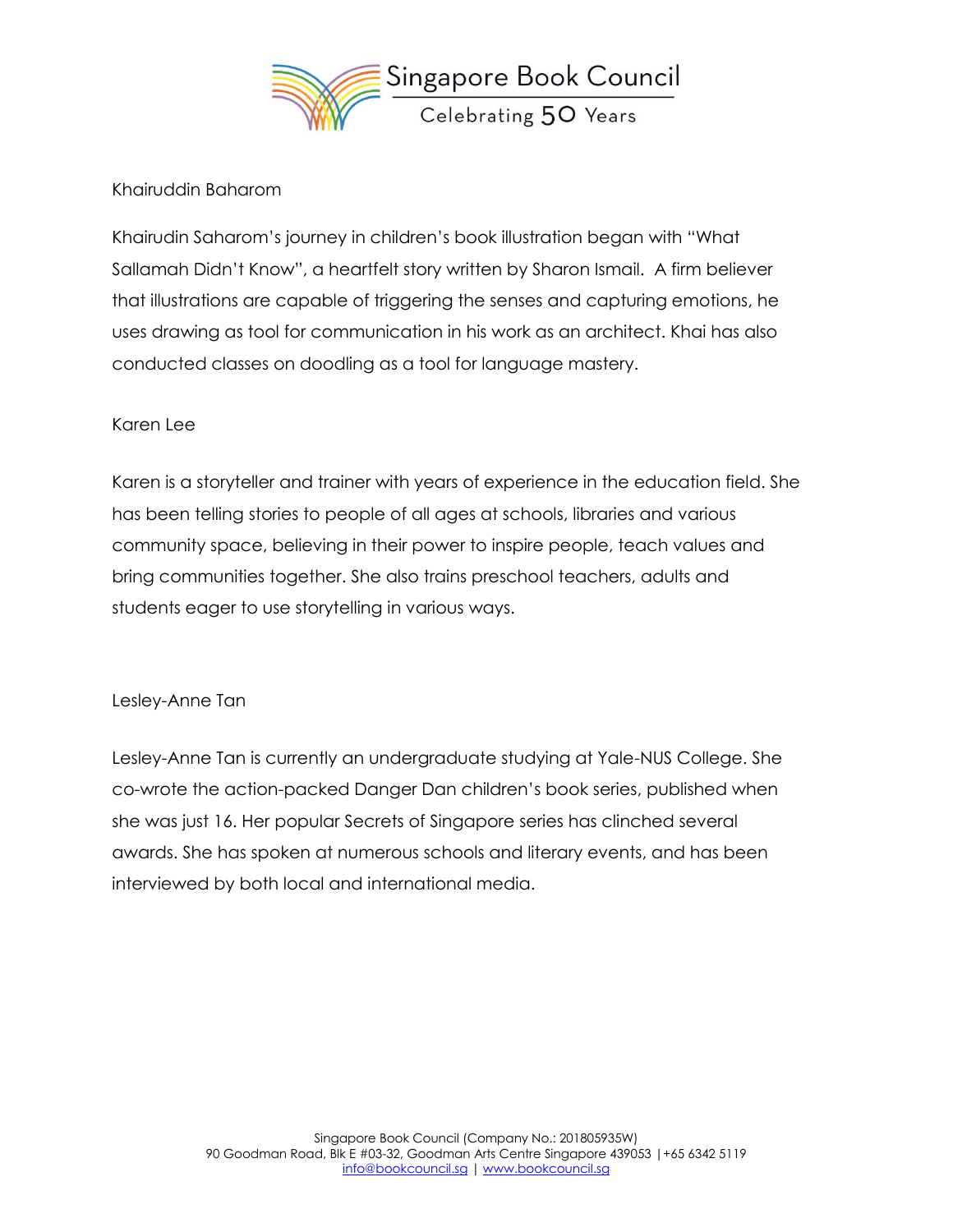

Lee Seow Ser (Singapore)

When not lawyering or mothering, Seow Ser writes, edits and leads Project to S.I.R (Socially Inclusive Reads) with Love. She is the author of four children's picture books including Si Ma Guang and the Giant Jar (IBBY Outstanding Book for Young People with Disabilities 2017) and The Rain Tree.

### May Tan

May Tan is the Director of Literary Arts at the National Arts Council. She works closely with the literary community and government partners to champion Singaporean literature and writers as well as to cultivate an appreciation of the diverse stories from Singapore.

### Marie Toh

Marie Toh is an illustrator currently based in London. She enjoys visual story telling and illustrated her first book, The Boy in the Whale Suit, which was published by Epigram. She has since illustrated movie posters for local independent cinemas such as The Projector and Anticipate Pictures.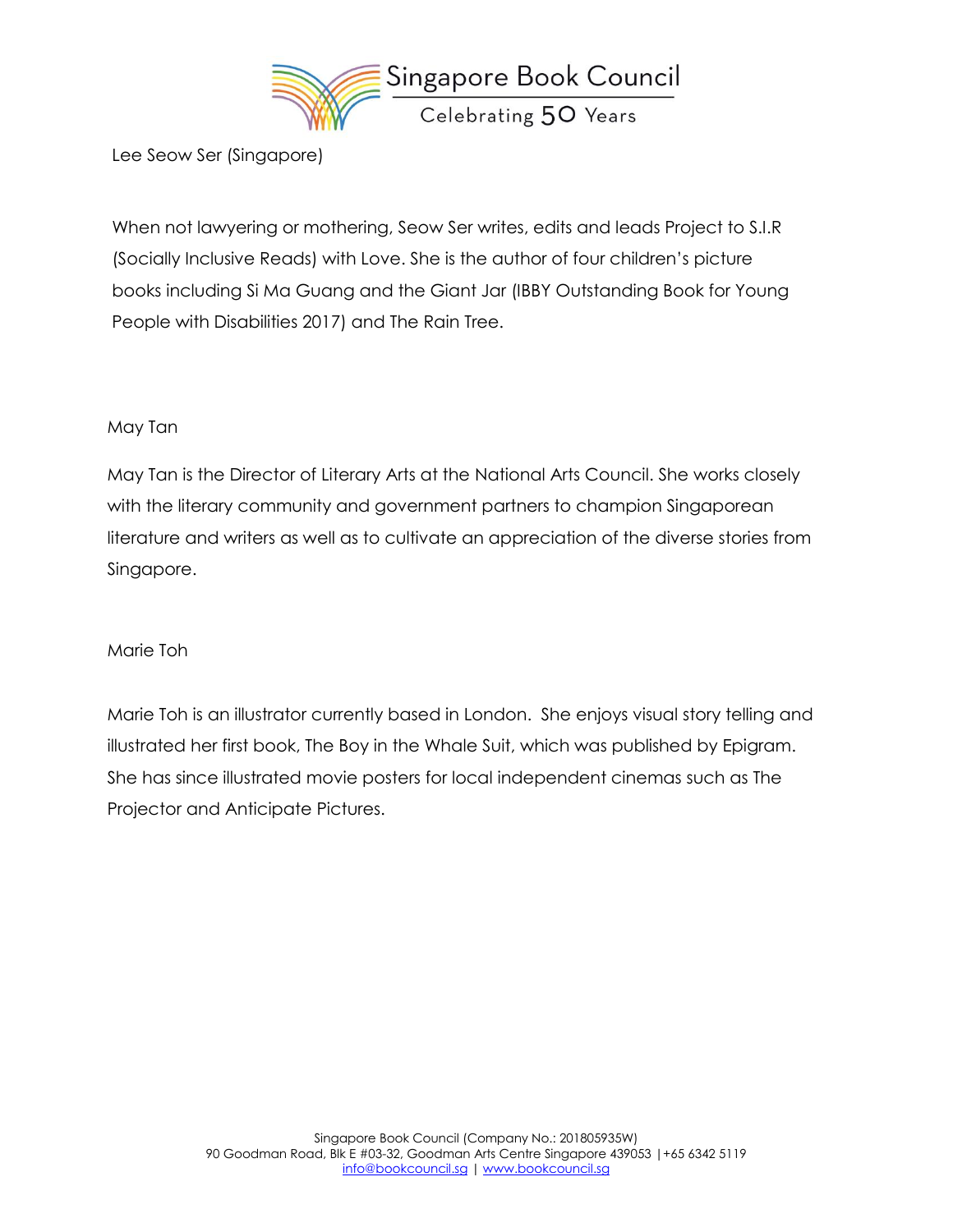

Marc Checkley (New Zealand)

Marc has over 15 years of experience in broadcasting, content production, development and consultancy across the Asia-Pacific, and is a regular speaker and workshop facilitator at creative business events. He is Chairman of AFCC's Cross-Platform Summit and was a key advisor to Singapore's Workforce Development Agency. He launched IO Creative, a production, development and consultancy agency in 2016.

# Marco Sparmberg (Singapore)

Marco Sparmberg has worked on numerous new media pioneer projects in China, Hong Kong, Germany and the UK during the past 12 years. He is one of the leading transmedia evangelists in Asia. As Audience Development Lead at Mediacorp, he drives the organization's social media strategy as well as digital business transformation in digital content.

# Mindy Pang

Mindy Pang has more than a decade of experience as an editor and marketing manager at Marshall Cavendish International (Asia). She was the driving force behind key publications as a senior editor and currently develops marketing strategies to help the publishing house remain a leading publisher in Asia and beyond.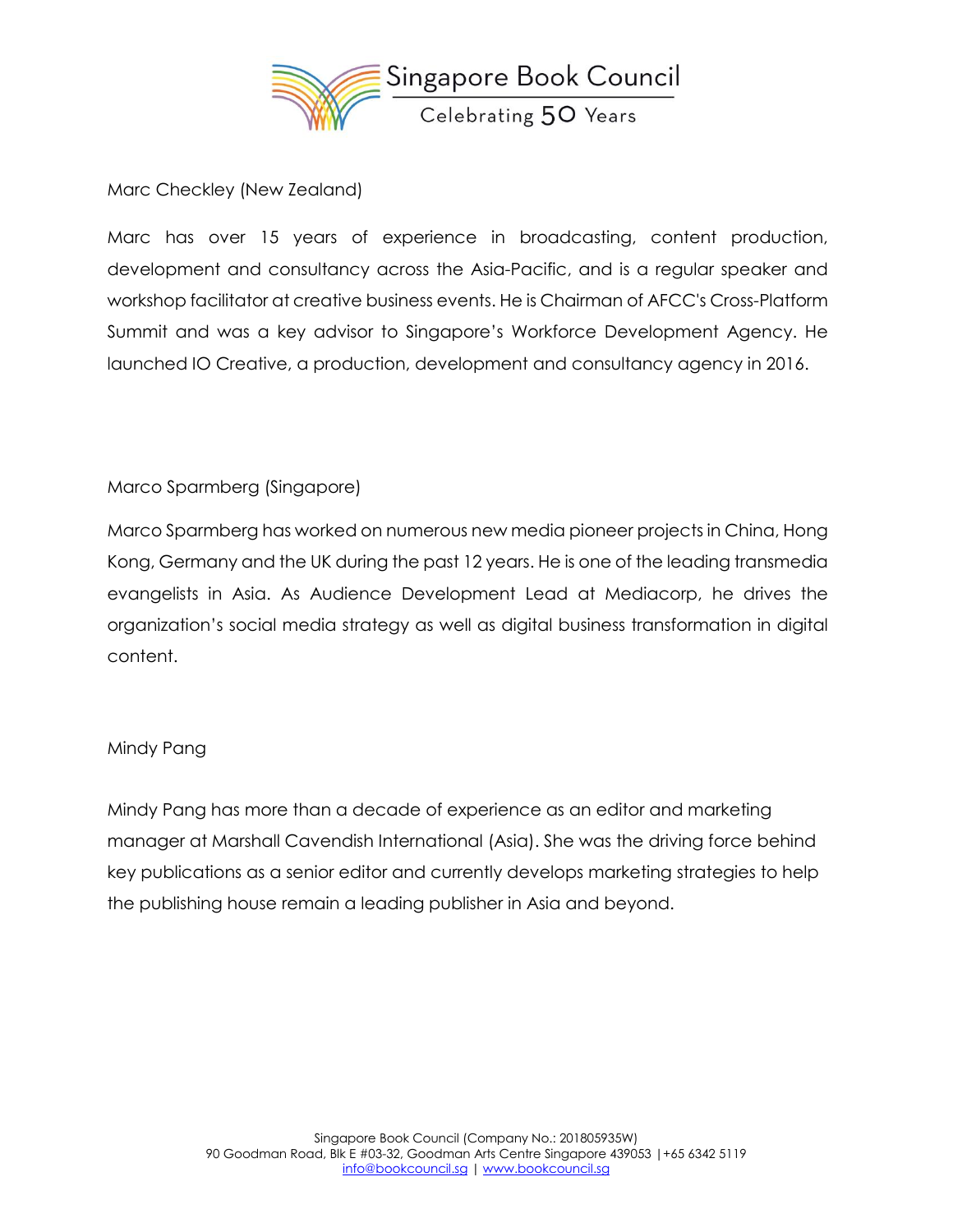

Mohd Mukhlis Bin Abu Bakar

Mukhlis Abu Bakar is an Associate Professor at the National Institute of Education, Nanyang Technological University. He obtained his MA and PhD from the University of Wales, Bangor, UK. His current research interests lie in the fields of bilingualism, biliteracy, and literacy learning, and spans the domains of home, school and faith.

# Nur-El Hudaa Jaafar

Nur-El-Hudaa Jaffar began writing fiction in 2014. Since then, she has won awards for her children's books, short stories and poetry. She is also a translator and an editor. A volunteer storyteller at a library, Nur-El-Hudaa believes that there is no age limit to enjoy a children's book.

### Patrick Yee

With 180 books to his credit, Patrick Yee is one of Singapore's leading illustrators. In 2016, he received The Most Prolific Illustrator award from the Singapore Book of Records. His works include the Lee Kwan Yew and Rosie Rabbit series, the latter translated into eight languages. Patrick also lectures at various tertiary institutions and teaches Art Therapy to special needs children.

### Priscila Tey

Priscilla Tey is an illustrator and art educator. A graduate of the Rhode Island School of Design (RISD), she loves woolgathering and maintains a healthy sheep obsession. Her first picture book, In-Between Things, was published worldwide by Candlewick Press in 2018 and she is currently working on two more books under the same publisher.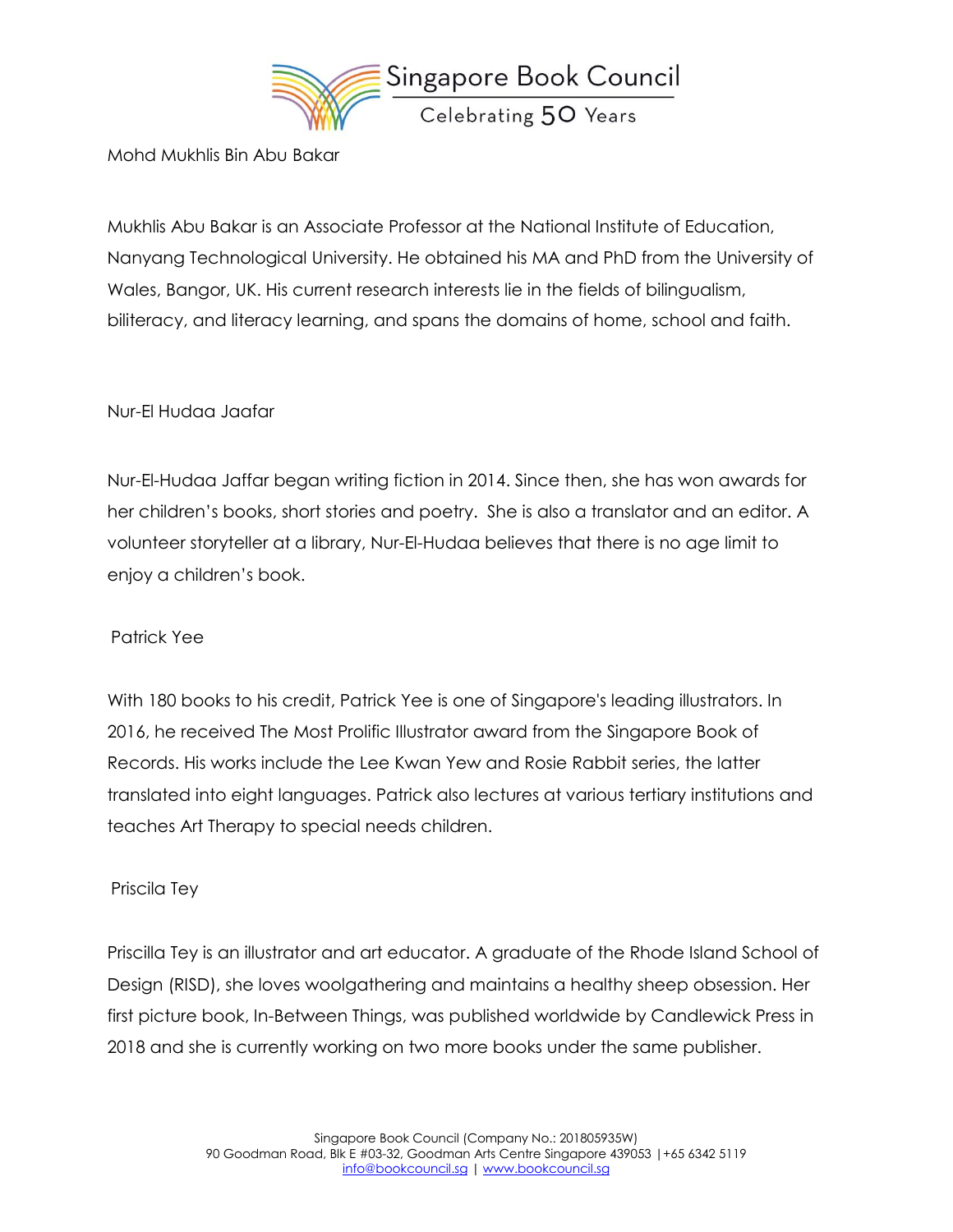

Radhika Puri

Radhika Puri is an award-winning journalist. She has won the World Press Institute Media fellowship and the Polestar Award, the latter for her contributions to internet journalism. She moved to Singapore in 2007, where she became a research associate at the Lee Kuan Yew School of Public Policy. Mountain of Fire and The Fibonacci Reveleation are her first two novels.

## Rilla Melati

Rilla is a pioneer of Malay speech and drama programmes for schools in Singapore, and the founder of Mini Monsters Ltd. Author of several Malay children's storybooks, she has written scripts for many Malay children's TV shows since the 1990s. Rilla has also translated SR Nathan's The Crane and the Crab into Malay.

## Rosemarie Somaiah

Rosemarie Somaiah runs Asian Storytelling Network. One of Singapore's best-known storytellers, Rosemarie works with all ages. She creates original content in text and performance for educational, community and corporate organisations. Her books include The Never Mind Girl and Other Stories, Gateway to Singapore Culture and Indian Children's Favourite Stories.

### Sharon Ismail

Sharon's love of books since young has resulted in her current passion to write books for children on issues relevant to their lives. In addition to being an educator from primary to university levels, Sharon also acts and hosts for stage and television. The Ghost with Dirty Feet is her third book after What Sallamah Didn't Know and Makan Time!, a bilingual picture book.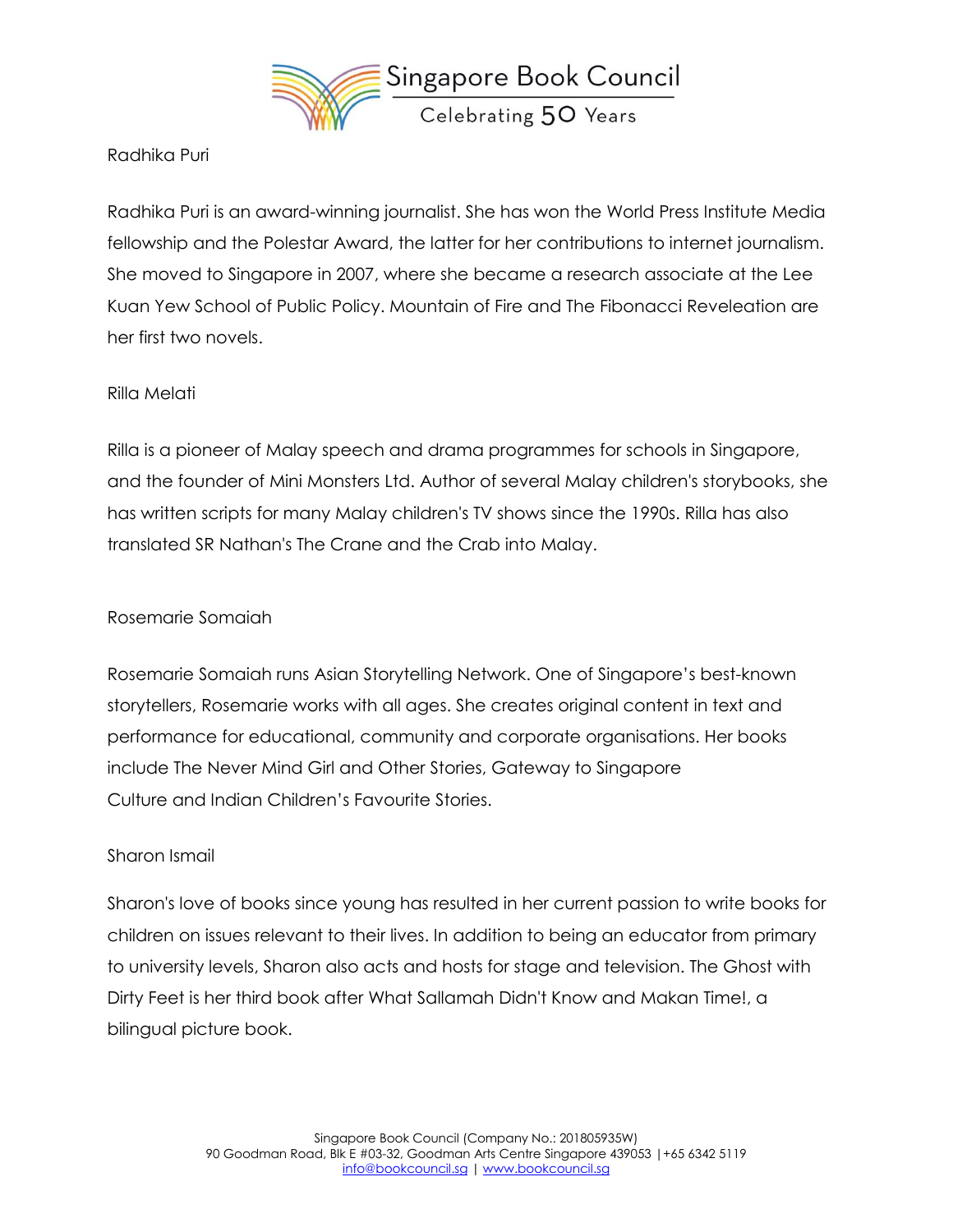

### Sim Ee Waun

A food & travel writer and freelance editor for 28 years, Sim Ee Waun turned to writing children's books as her second career. She co-authored history-based The Little Singapore Book and The House on Palmer Road and is a founding partner of boutique children's publisher Pepper Dog Press.

## Suffian Hakim

Suffian Hakim is a writer; contributing articles, and scripts to magazines and television shows. He has authored two novels and in 2017, he was the second runner-up for the prestigious Esquire X Montblanc Fiction Writer Prize. While described as "undoubtedly one of the most whimsical, creative and unpretentious young voices in Singapore literature" by The Straits Times, his mother has described him as "criminally negligent in cleaning his room."

# Sung Yuen Ling (Maha Yuyi)

Yuen Ling left the engineering profession to join her family business Maha Yu Yi Pte Ltd. She started the children's bookstore 8 years ago and it now has the widest collection of Chinese children's books in Singapore. She sources books for the National Library, preschools, primary schools, and international schools in Singapore.

# Suchen Christine Lim (Singapore)

Suchen Christine Lim is the first winner of the Singapore Literature Prize (Fiction) in 1992, for her novel Fistful of Colours. Lim, who written novels, is also the author of short stories, children's stories, students' textbooks and a play. In addition, she has held writing residencies and conducted writing workshops in various countries overseas.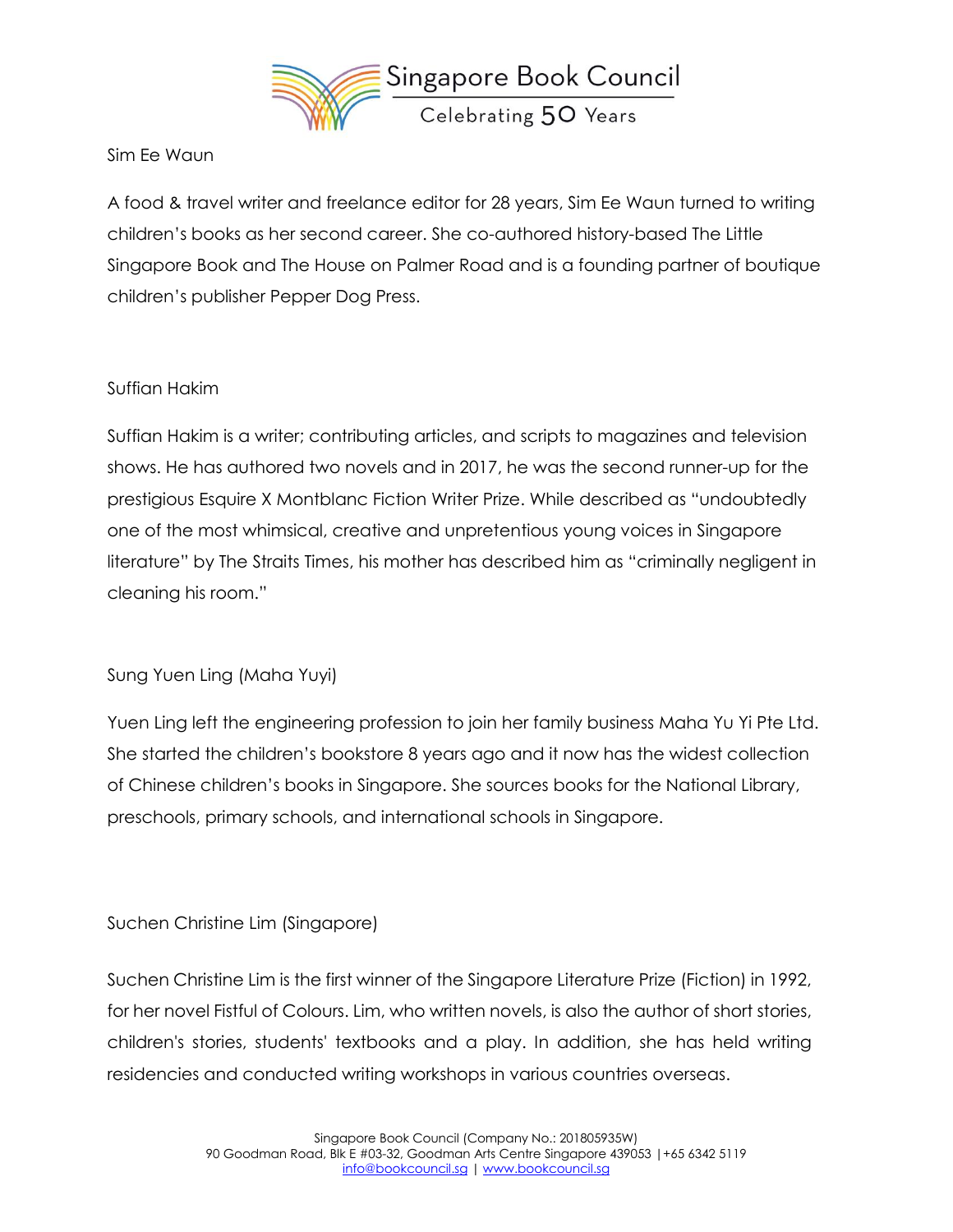

Sarah Odedina (UK)

Sarah Odedina has worked in the area of children's publishing for over two decades and with authors ranging from JK Rowling and Neil Gaiman, to debut authors whose stars are just rising. Sarah is Editor-at-Large for Pushkin's Children's Books as well as Editor of Scoop Magazine.

Satoshi Kitamura (Japan)

Satoshi Kitamura is a Japanese children's picture book author and illustrator. In 1983 he received the Mother Goose Award for the Most Exciting Newcomer to British Illustration for Angry Arthur (written by Hiawyn Oram). He has written and illustrated over 50 children's books and continues to explore the medium.

Tan Chee Lay

Associate Professor Tan Chee Lay is Executive Director of the Singapore Centre for Chinese Language and Deputy Head of NIE's Asian Languages and Cultures Academic Group, Nanyang Technological University. A prominent writer and artist, he has won several writing awards, including the Golden Point, Young Artist and Fang Xiu Literary Awards. Dr. Tan also has over 20 books published.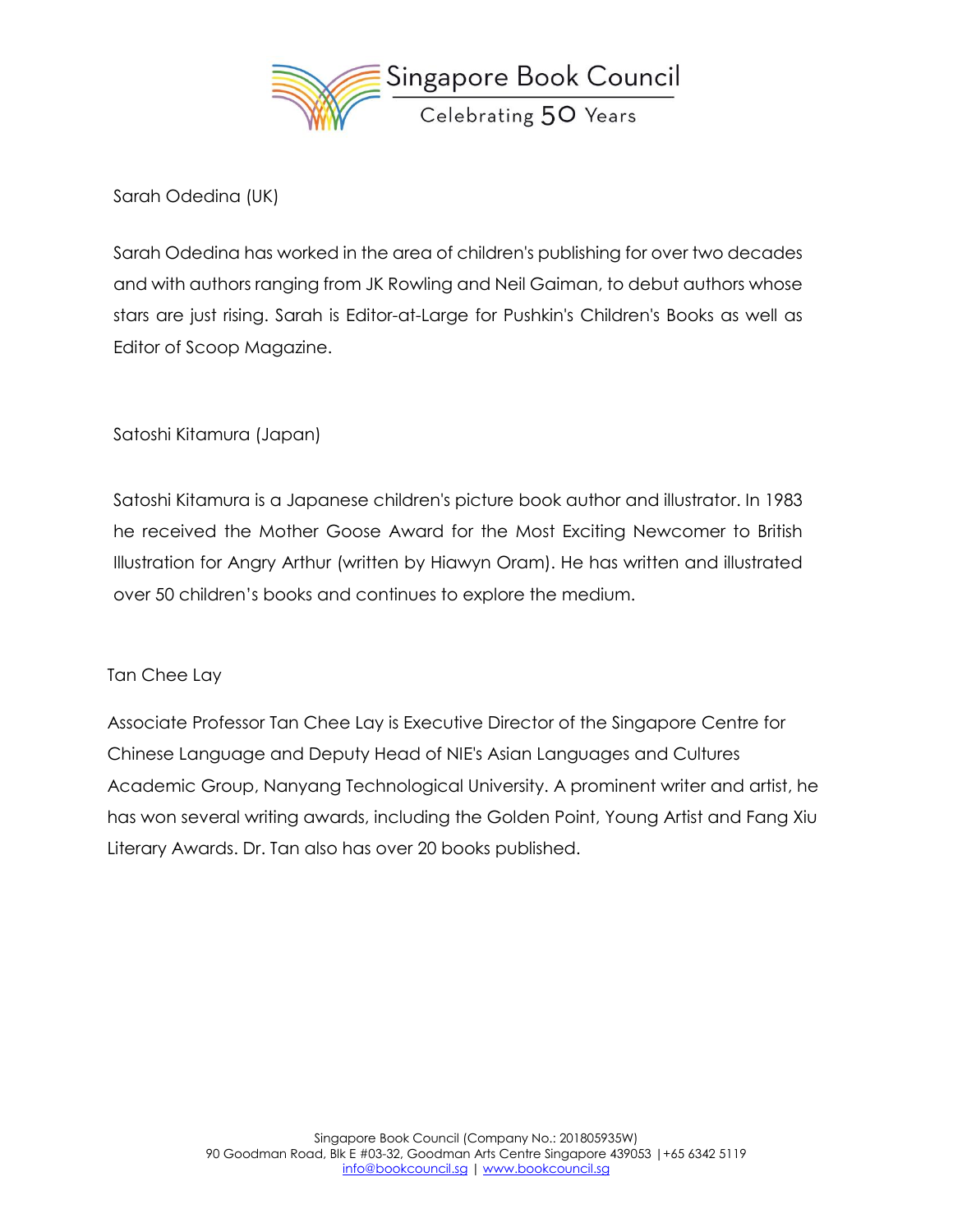

Tan Ter Cheah

Tan Ter Cheah lost her right leg to synovial sarcoma at age six, with her debut book ONE based loosely on her memories of the experience. Trained as a lawyer, she later obtained her professional accountancy qualification while working full-time. She hopes to share her love for words and her life experiences with children and adults alike.

# Vijayanand Thamothran

Vijayanand Thamotharan is the Director of Crimson Earth. He has previously worked as the Director of Absolutely Parents. His interests include publishing, business development, education planning and content development.

# Wong Swee Yean

Swee Yean is a storyteller who enjoys sharing the joy of the oral tradition. She has trained teachers and emerging storytellers of all ages and regularly shares the folklore of Asia with local children, sometimes re-imagining the traditional tales for a modern audience for better appreciation of the values as well as respect for cultural diversity.

Woo Yen Yen (Singapore)

Woo Yen Yen is one half of the husband-and-wife creative team behind Dim Sum Warriors, a critically-acclaimed bilingual comic app, which has also been adapted into a musical premiering in Shanghai. Together, they founded the satirical website TalkingCock.com and made the movie Singapore Dreaming, which has bagged numerous awards at film festivals worldwide.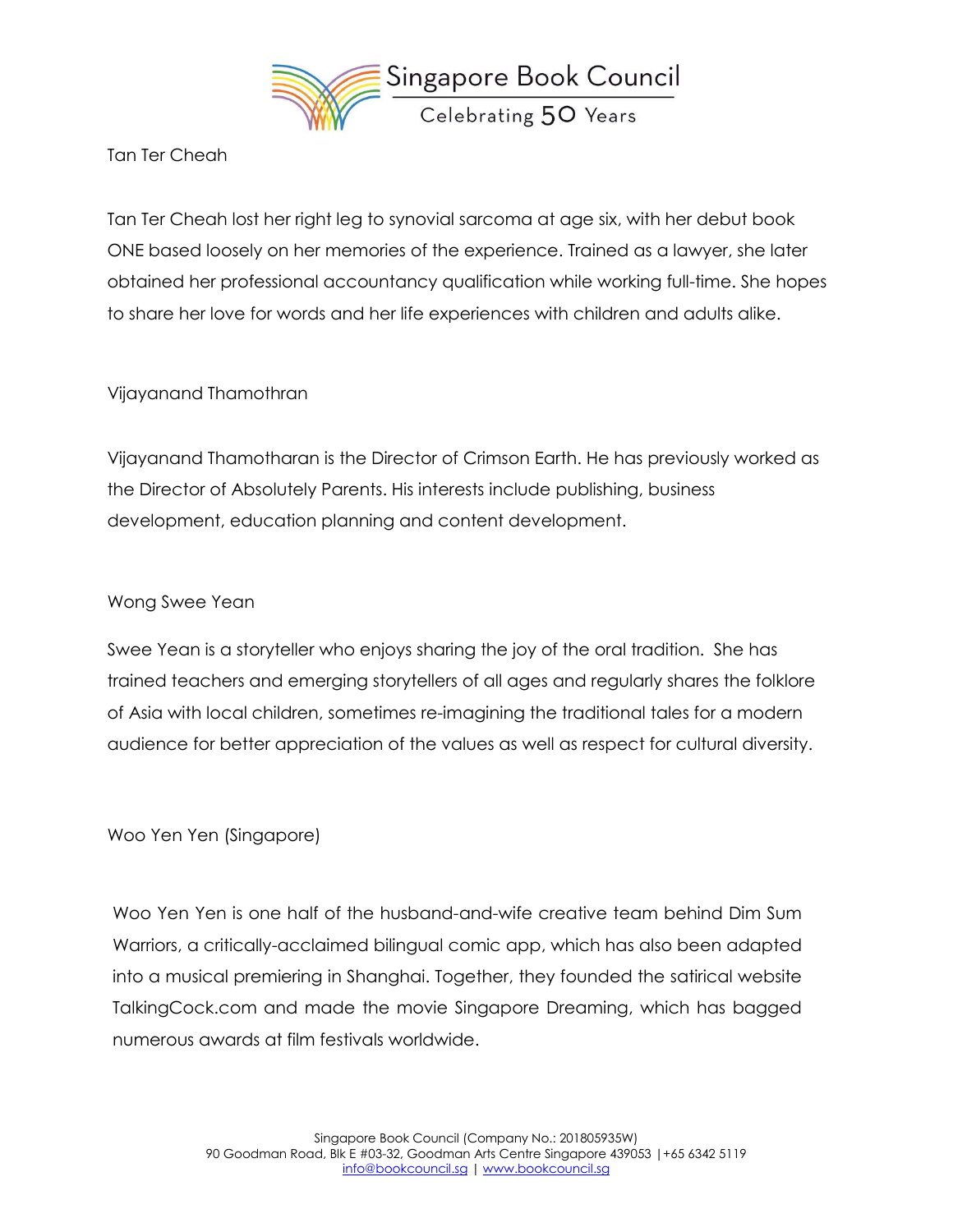

Yang Shu Hung

Currently a Chinese teacher, freelance translator and interpreter, Yang Shu Hung spent her schooling years buried in both English and Chinese literature. Her love for both languages is rooted in a belief that they are interconnected. She hopes to instil in her students the same passion for languages and literature - just as her teachers had in her.

Yusof Gajah (Malaysia)

Yusof Gajah is Malaysia's foremost naive art artists. He studied art and later launched his career as a full-time artist where he proceeded to make waves in the art world. A writer and illustrator of children's picture books, his books have won numerous awards, most notably the Noma Concours Grand Prix Award for *The Real Elephant*. He regularly conducts art workshops and enjoys working with children.

### Zed Yeo

Zed Yeo is the writer of the Saurus Series picture books and the YA fantasy novel, Half Ghost. He has also written a collection of bizarre short fictions for mature readers, Unapologetically Insane Tales. His favourite toy is a wind-up bird. He does not own a glove with five glittery gems... yet.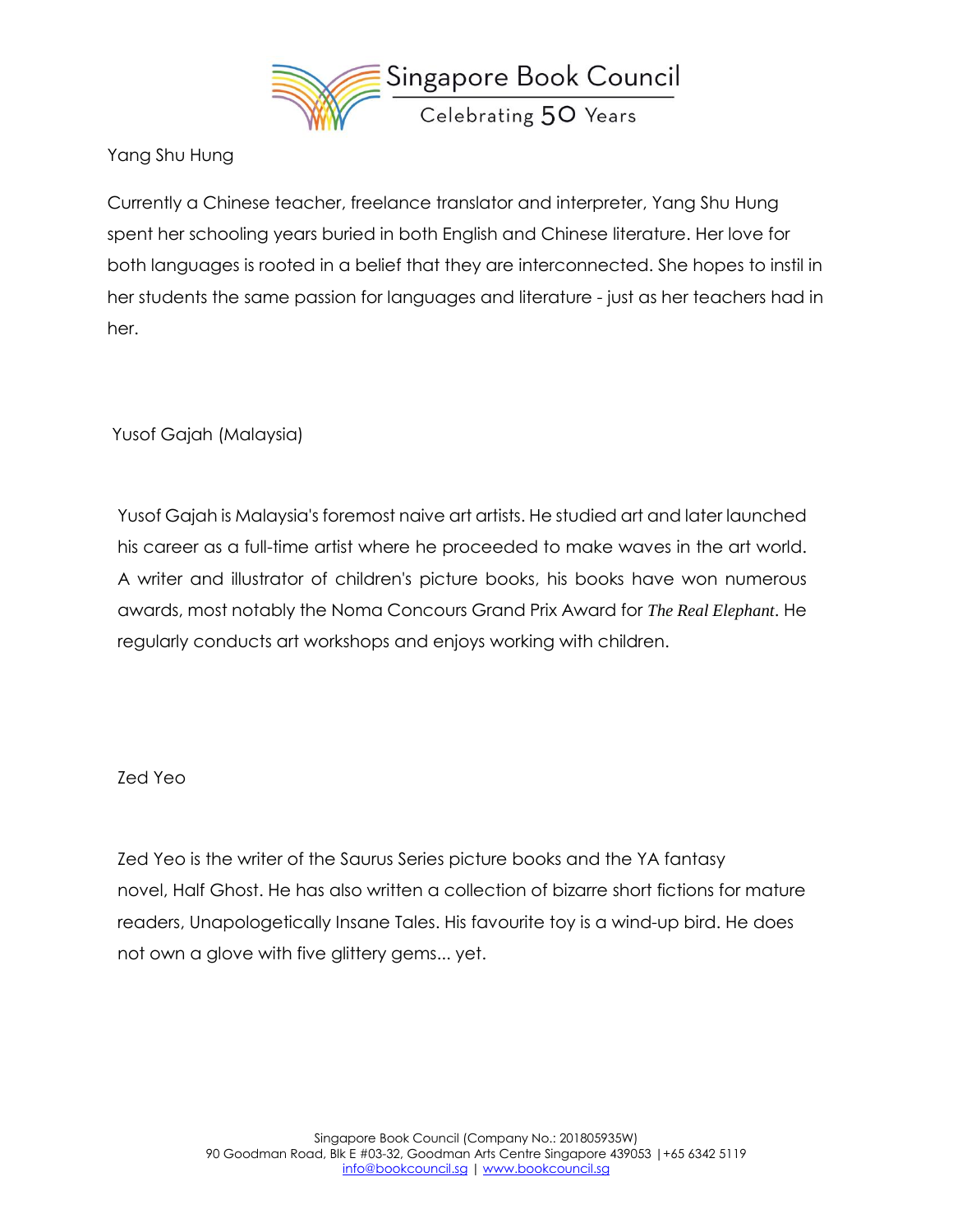

### ANNEX V: About Hedwig Anuar Children's Book Award

The Hedwig Anuar Children's Book Award started in 2011 in honour of Mrs. Hedwig Anuar. It is presented biennially to an outstanding children's book written by a Singapore citizen or Permanent Resident.

Its objectives are to encourage the quality and quantity of books published for children and to promote the publication of books, set in a familiar and meaningful background that is relevant to the Singapore children.

The prize carries a cash award of \$10,000, which is to be shared by the writer and the illustrator. Should the book be a translation, the award will be shared equally between the writer, illustrator and translator.

## About Mrs. Hedwig Anuar

Mrs. Hedwig Anuar was the first Singaporean Director of the National Library of Singapore, a position she held from 1960 until her retirement in 1988. Though she made contributions to all aspects of library work and put in place the foundations of the modern library system in Singapore, this award recognizes her outstanding contribution to children's librarianship in the promotion of books and reading for children.

For more information, please visit: <https://bookcouncil.sg/>

### Panel of Judges

| Name          | Designation | Bio                                                                                                                                  |
|---------------|-------------|--------------------------------------------------------------------------------------------------------------------------------------|
| David Seow    | Chief Judge | David Seow is a well-known children's book writer in<br>the Singapore literary scene, having written 42<br>children's books.         |
| Sarah Odedina | Judge       | Sarah Odedina is the Editor-at-Large for Pushkin's<br>Children's Books and is also the editor of Scoop<br>Magazine                   |
| Emily Lim     | Judge       | Emily Lim is an award-winning children's book<br>author and is the first South-east Asian recipient of<br>the Moonbeam Award (2009). |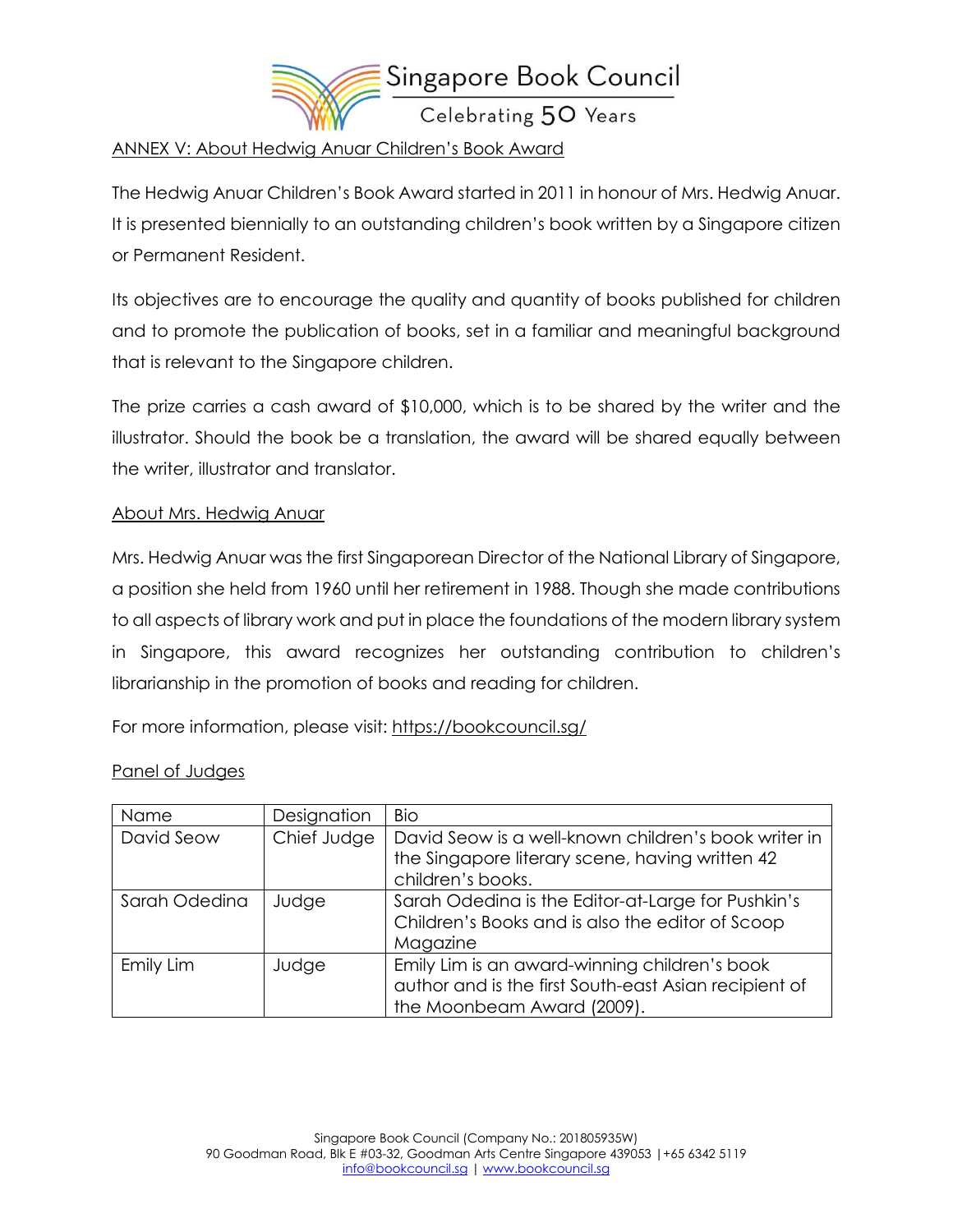

#### Hedwig Anuar Children's Book Award Shortlist

Author: Xie Shi Min

Book Title: Dragonhearted

Scholastic, 2016





#### Bio:

Xie Shi Min spends her time writing books and living in a book fort. She has written for lifestyle publications, and have been published in journals. Her first book, Dragonhearted, was shortlisted for the Scholastic Asian Book Award in 2014 and the Singapore Book Awards in 2017.

#### Synopsis:

Xin Long is like any ordinary ten-year-old girl. She prefers Wushu to studying, likes hanging out with her friends, and loves listening to her Ah Ma's stories. But when these stories tell of an ancient mythical beast that threatens to destroy the world, Xin Long realises that she is the only one who can stop it.

Can she destroy this evil? As time flies by, Xin Long and her friends – Shu Ping, Four Eyes, and dragon guardian Xiao Lan – must unlock the secrets of ancient Chinese mythology to find a way to stop the end of the world.

| Author: Ben Lai<br><b>Book Title: I Can</b><br>Epiphany Arts, 2017 |  |
|--------------------------------------------------------------------|--|
| Bio:                                                               |  |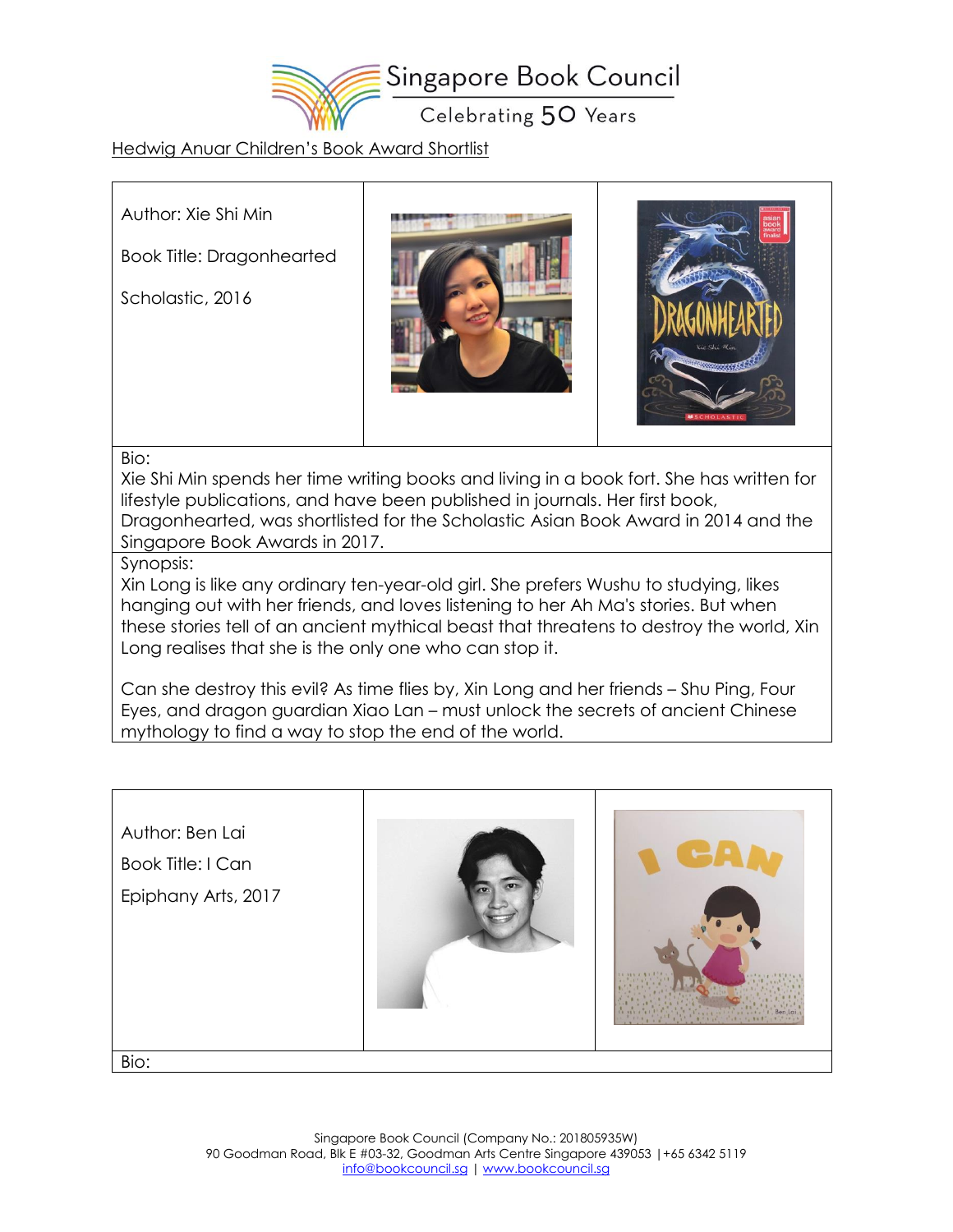

Ben Lai is a freelance designer and illustrator based in Singapore. Having trained in industrial design and worked as a digital artist, he eventually devoted himself to making picture books after the birth of his first daughter.

Synopsis:

Embark on a journey of discovery around Singapore as you learn about the island nation's most famous landmarks and icons.

The story stars a young girl who proudly proclaims "I can" as she engages in fun activities in her interaction with these places and objects. A sense of ableness and independence is thereby conveyed to young readers.

"I Can" is the perfect introduction to life in Singapore for early readers. This is a book for every child growing up here.

Author: Quek Hong Shin

Book Title: The Amazing Sarong

Epigram Books, 2015





### Bio:

Quek Hong Shin is a freelance illustrator who has illustrated several picture books. *The Amazing Sarong*–the first book he wrote and illustrated–was shortlisted for Best Children's Title at the Singapore Book Awards 2016. He intends to promote local culture to the young through his works and storytelling.

### Synopsis:

Isn't a sarong just a boring big piece of cloth? What can be so amazing about it? Nora and Adi are about to go to the beach when their mother takes off her baby sling and hands it to the two children. They discover that there is more than meets the eye to this seemingly ordinary sarong. Join Nora and Adi as they go on a playful day out and discover what unexpected fun, joy and new encounters the sarong can bring.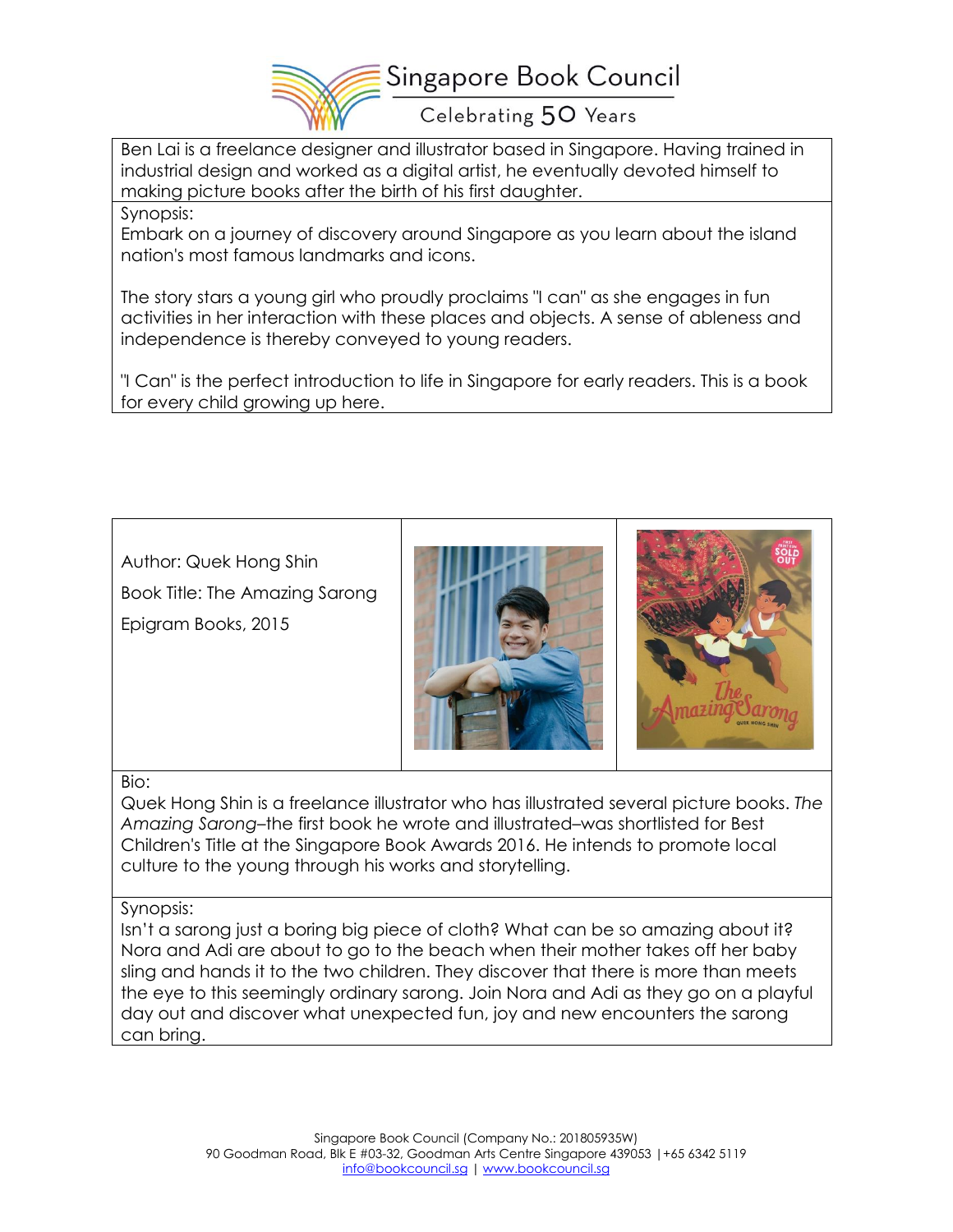



Bios:

Andy Chua

Andy Chua has been collecting fossils since he was 20, and now owns over 400 unique specimens. As a pioneer member of the local palaeontology society, Singapore Fossil Collectors, he is a guest speaker on prehistoric life and dinosaurs in schools, libraries and museums.

Fossil Finders is his first children's book series.

Ray Ong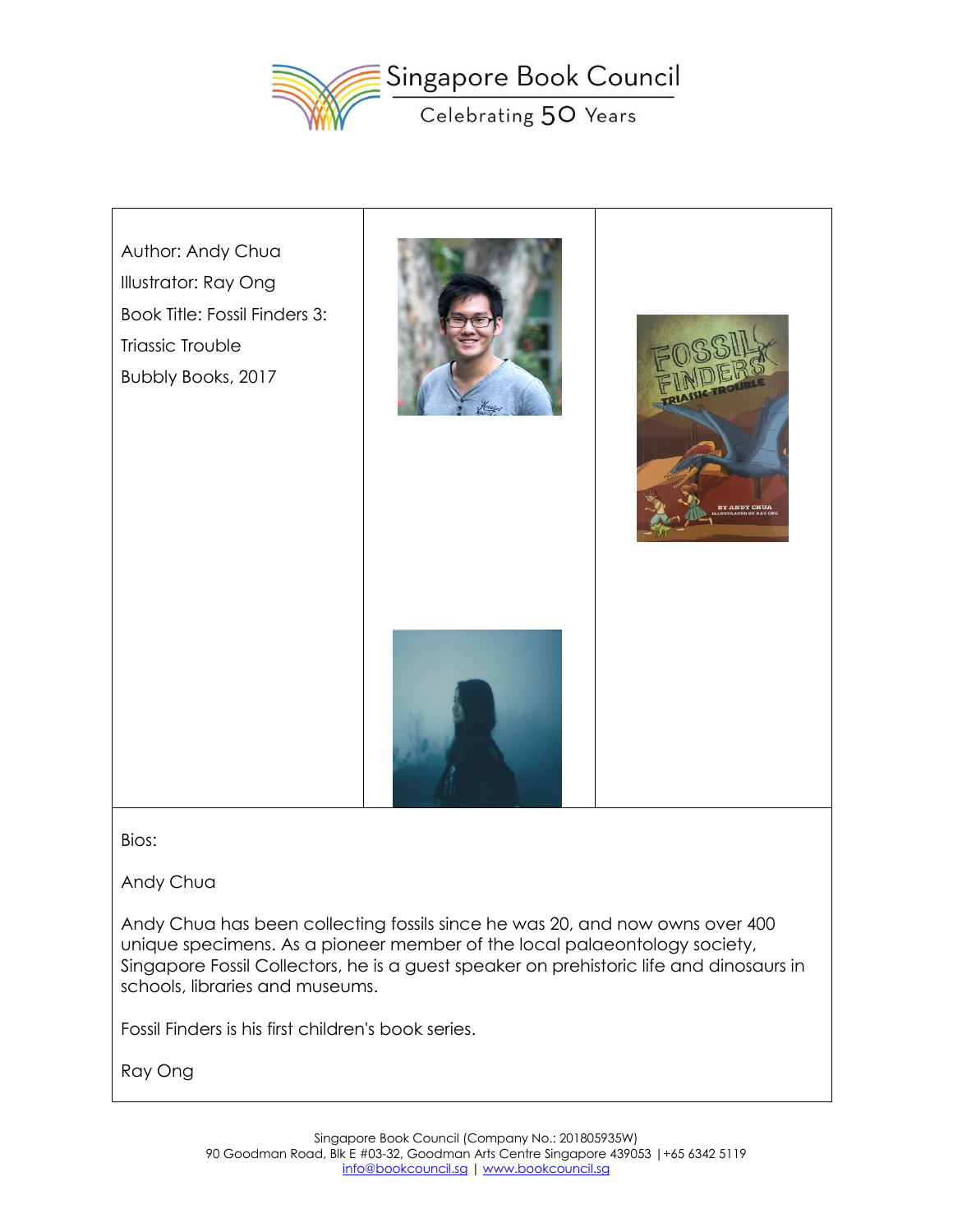

Ray is a designer/illustrator based in Singapore. She is trained in concept game art, storyboarding, animation and motion graphics. On the side, she runs her very own webstore, designing and selling iron-on patches, enamel pins and other knick knacks. More of her work can be viewed at: <https://www.behance.net/rayong>

Synopsis:

Armed with a magical watch from Norus, the guardian of the prehistoric exhibit at the Singapore Science Museum, Samuel and Anna get transported back to the time of the dinosaurs. However, Samuel is hiding a secret that will endanger the lives of those closest to him: a triceratops egg he brought back from the past has hatched. Samuel is hiding a real, live baby triceratops in his room...

Author: Lorraine Tan Illustrator: Eric Wong Book Title: Karang Guni Boy Publisher: Epigram Books, Karung Guni Boy 2016LORRAINE TAN & ERIC WONG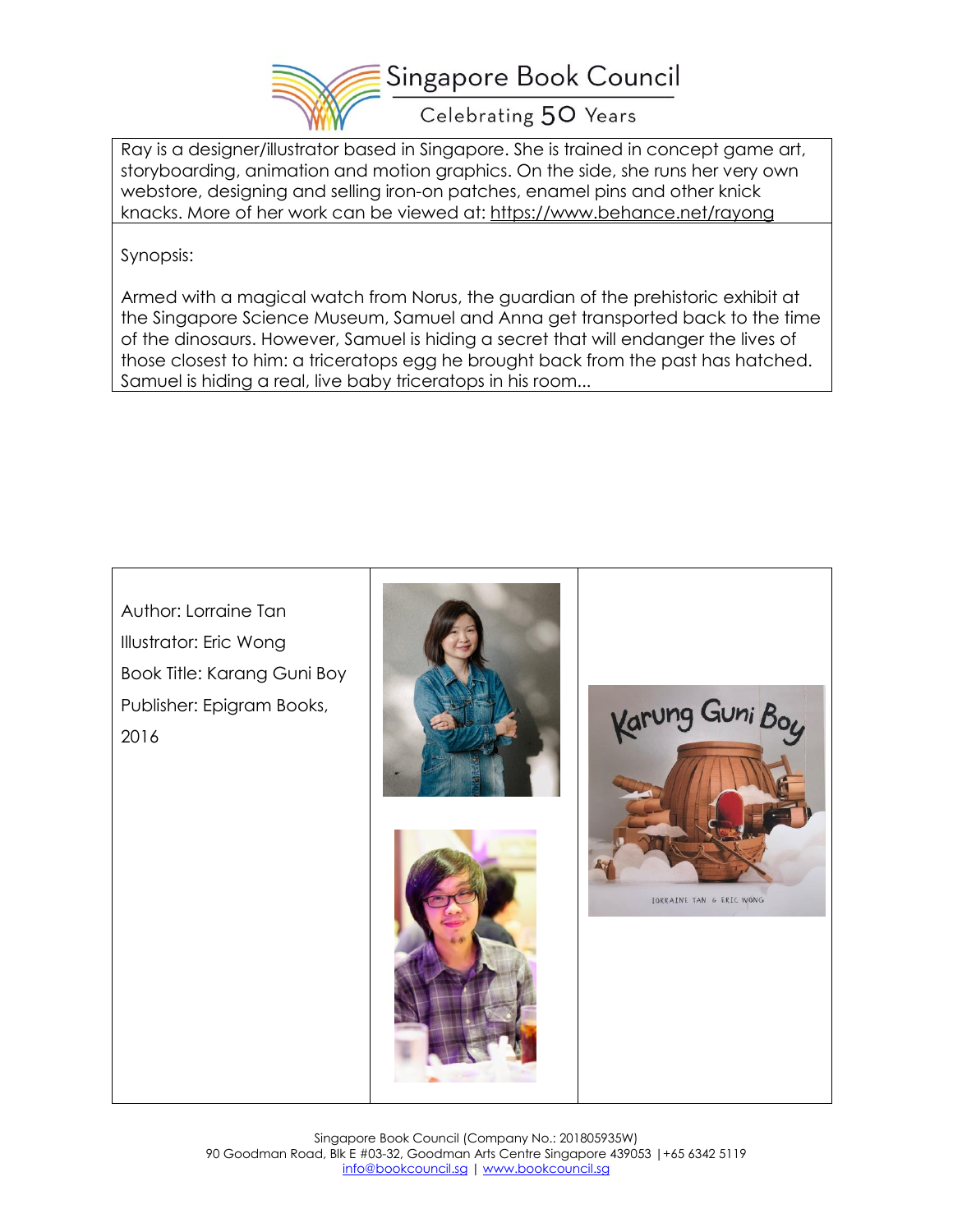

Bios:

Lorraine Tan

Lorraine Tan is a lecturer at the School of Humanities & Social Sciences, Ngee Ann Polytechnic. Her first children's book, *Pip's Garden*, won the First-Time Writers and Illustrations Award in 2009. In 2013, her picture book, *Origami Girl*, was the Singapore first prize winner for the Daekyo Eye Level Children's Literature Award.

Eric Wong

Eric Wong is an illustrator who takes every opportunity to deliver work that is witty and aesthetically pleasing. He is always finding and experimenting with new ways to challenge his limits.

### Synopsis:

Ming is a very creative boy who loves to make things and he would love the chance to create his fanciful inventions.

He didn't have the money to buy the things to make his inventions, and was wondering what to do when the sound of the Karung Guni man's car horn beeped. This gave Ming an idea: he would become Karung Guni boy and make things out of things he collected instead. So he went door-to-door to his neighbours asking for things they no longer wanted. Soon he had enough to build his machine. The grateful neighbours came to the unveiling of Ming's invention and were delighted to see that he had built a machine that would serve as a helper for them, whenever they needed an extra hand.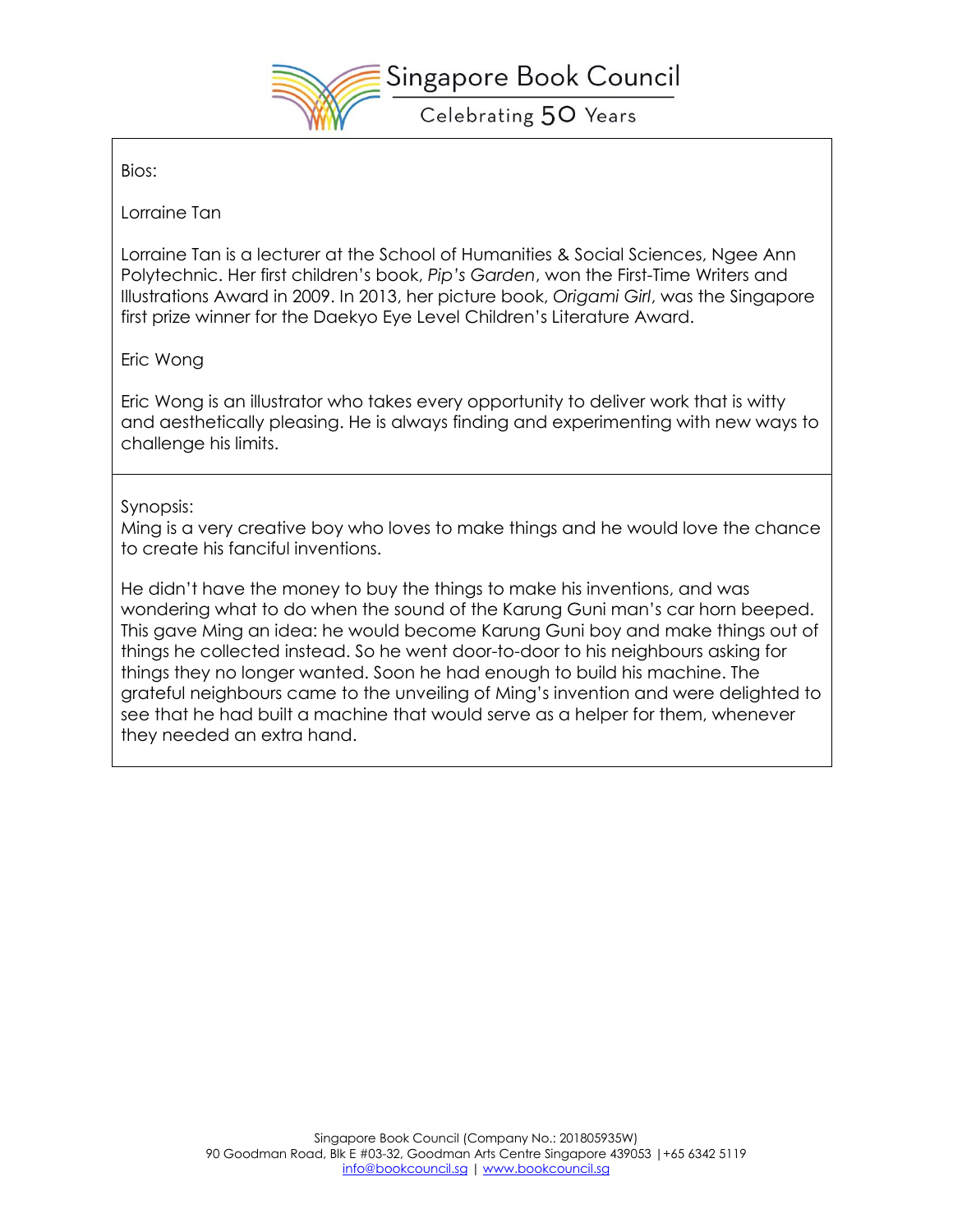

Author: Low Ying Ping Illustrator: Chee Jia Yi Book Title: Mount Emily (Book 1) Epigram Books, 2016





Bio:

Low Ying Ping

Low Ying Ping holds a Master's degree in English Literature from the University of Warwick. Her poems have appeared in Singa, the journal of the National University of Singapore Centre for the Arts; and QLRS (Quarterly Literary Review Singapore). *Mount Emily* is her first novel.

Jia Yi (No photo)

Jia Yi is a full-time graphic designer with experience in advertising and publishing in Singapore. She currently designs book covers and layouts and helps with illustration when needed. While versatile in style, her work occasionally contains influences from Japan and its culture. She works with digital, ink and watercolour.

# Synopsis:

While digging around their school's backyard in search of an urban legend, Patsy Goh and her best friend Elena are whisked back in time to 1987. Trapped in their mums' 13-year-old bodies, the duo race against the clock to hunt down the magical time crystal that got them in this mess, before the evil Midnight Warriors find it and cause a time crisis that could destroy all of existence.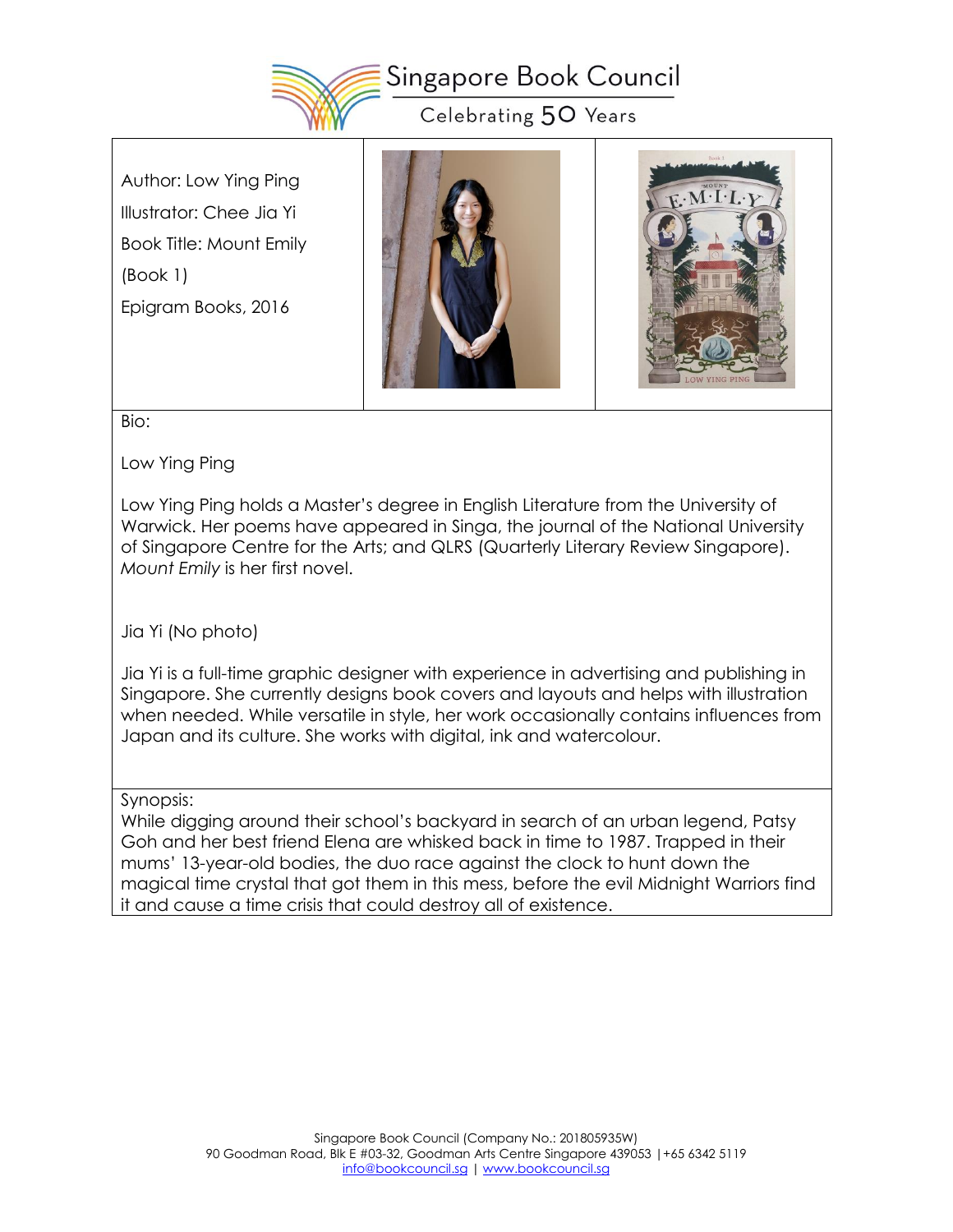

### **ANNEX VI: About Scholastic Asian Book Award**

The Scholastic Asian Book Award is a joint initiative between the Singapore Book Council and Scholastic Asia that started in 2011. To promote Asian experiences and expression in creative and innovative forms, this award recognises writers of Asian origin whose manuscripts have the potential to share uniquely Asian experiences of life, spirit, and thinking with the rest of the world.

The objectives of this award are:

- To recognize excellence in fiction in Asian stories for children
- To showcase the diversity of literary talent within Asia
- To encourage and inspire more Asian-themed books and stories

For more information, please visit [www.scholasticbookaward.asia](http://www.scholasticbookaward.asia/)

#### Panel of Judges

| Name       | Designation | One-Liner Bio                                                                                                                                                                             |
|------------|-------------|-------------------------------------------------------------------------------------------------------------------------------------------------------------------------------------------|
| Daphne Lee | Chief Judge | Daphne Lee is Editorial Consultant at Scholastic<br>Asia, based in Kuala Lumpur, Malaysia and was<br>part of the team responsible for the creation of the<br>Scholastic Asian Book Award. |
| Colin Goh  | Judge       | Colin Goh is a Singaporean film maker, satirist and<br>cartoonist who produced Dim Sum Warriors, a<br>graphic novel about Kung Fu-fighting dumplings.                                     |
| Ruth Wong  | Judge       | Ruth Wong teaches at the National Institute of<br>Education, NTU and specializes in methodology<br>courses on teaching English at the primary level.                                      |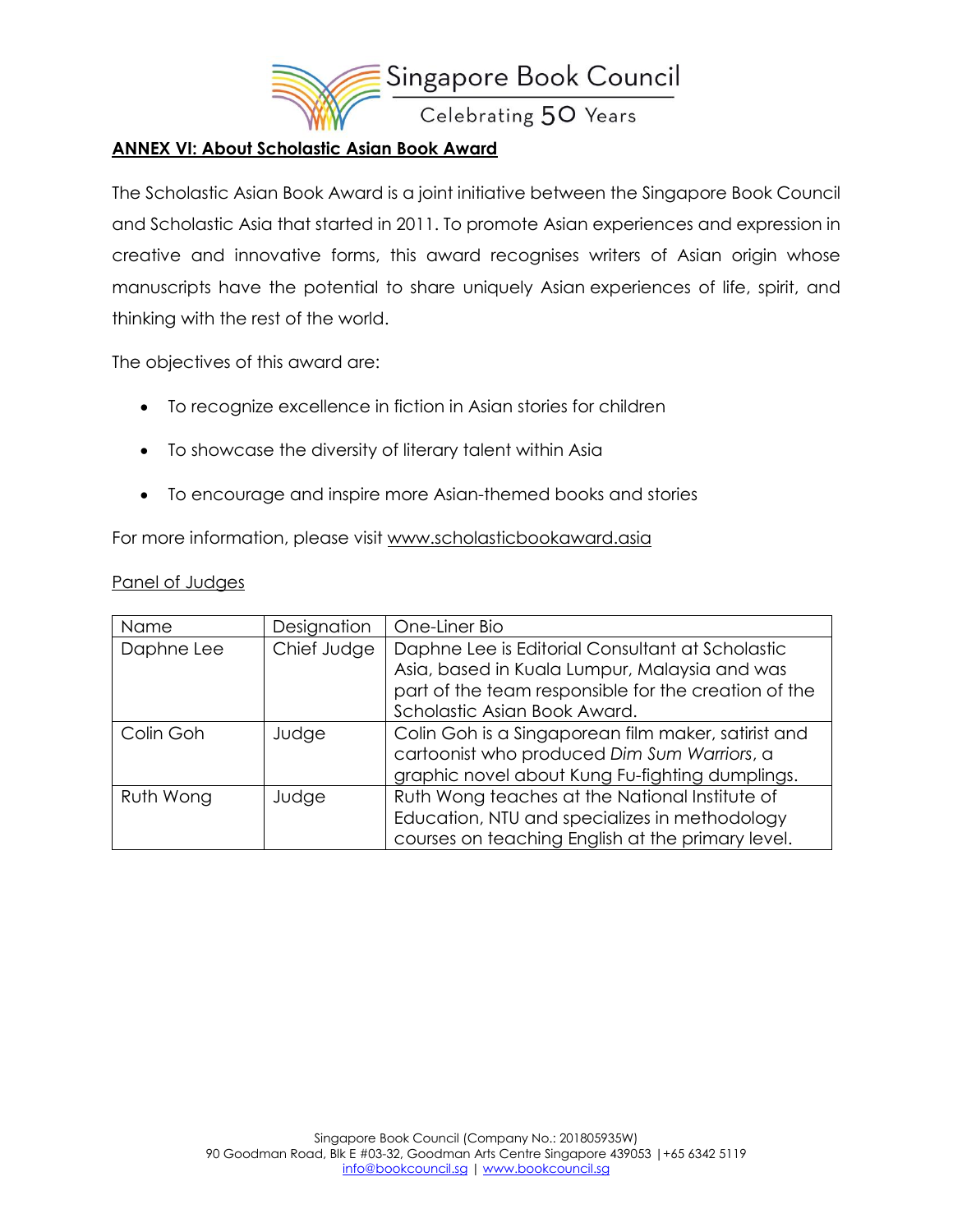

Scholastic Asian Book Award Shortlist

| Author: Yuet Lan Dora<br>Tsang      |  |
|-------------------------------------|--|
| Manuscript Title: BLUE <sup>2</sup> |  |
| Country: HKSAR, China               |  |
| Bio:                                |  |

An author and painter by profession, Dora Tsang is an avid artist and hidden hedonist by nature. She spends a great deal of her time working with children, writing and creating art.

Synopsis:

BLUE², a novel-in-verse set in Hong Kong, is about a relentlessly self-disciplined bulimic girl. On the surface, she wants to drop a few kilos. Deep inside, the weight she wants to shed is mammoth: her coming-of-age confusion, her guilt about her brother's death and the burden of her colonized city being handed back to its motherland.

The novel addresses the question of whether she can come to grips with her past and to terms with herself before bulimia kills her.

| Author: Tina Jimin Walton                          |                                                                                                                                                                                                                                    |
|----------------------------------------------------|------------------------------------------------------------------------------------------------------------------------------------------------------------------------------------------------------------------------------------|
| Manuscript Title: Last Days<br>of the Morning Calm |                                                                                                                                                                                                                                    |
| Country: Singapore                                 |                                                                                                                                                                                                                                    |
| Bio:                                               |                                                                                                                                                                                                                                    |
|                                                    | Tina Walton is a Korean-American writer who lives in Singapore. She studied<br>writing at Vermont College of Fine Arts, where she received her MFA in<br>Writing in 2016. She's a new, unpublished writer who has written a middle |

grade historical fiction novel, short stories, and picture books.

Synopsis: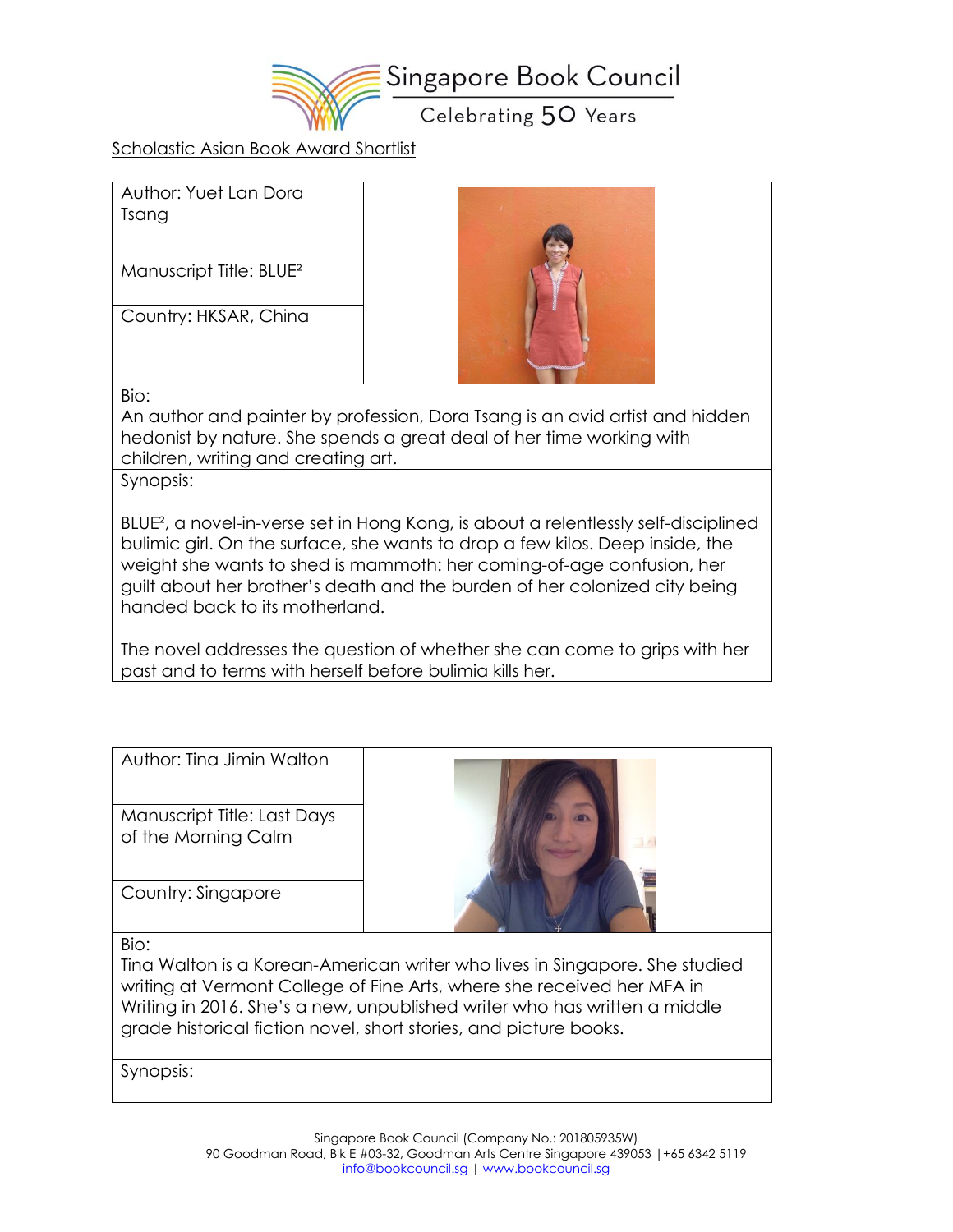

In a prominent manor, life is changing for Ji-nah, the fourteen-year-old ward, and Han, the seventeen-year-old servant. When Master Yi, the court envoy, sends a mysterious letter putting Tutor Lim in charge, the two, young people suspect foul play. They uncover the tutor's hand in the master's disappearance and his broader conspiracy to overthrow Queen Min. As the "hermit kingdom" falls further into chaos, Ji-nah and Han must save the queen, whose fate seems tied to their master. In their mission, the two discover their own identities in the closing chapters of the Joseon era.

| Author: Mabel Gan<br>Manuscript Title: My Ghost |                                                                                                                                                              |
|-------------------------------------------------|--------------------------------------------------------------------------------------------------------------------------------------------------------------|
| Story                                           |                                                                                                                                                              |
| Country: Singapore                              |                                                                                                                                                              |
| Bio:                                            |                                                                                                                                                              |
|                                                 | Mabel writes and directs for film and television. She graduated from Florida<br>State University with an MEA in Motion Picture, Television and the Recordina |

AFA in Motion Picture, Television and the Re Arts. In 2011, Mabel founded the Singapore International Children's Film Festival which she continues to produce each year.

#### Synopsis:

Ten-year-old Bee Ling is raised in a wealthy family in pre-war Singapore, waited on by *Amahs*. Her world is shattered when an air-raid kills her sister, and the Japanese invade Singapore. To help Bee Ling through this difficult time, her sister's ghost returns. The new challenges take Bee Ling on a journey of self-discovery that will bring her a newfound appreciation of the *Amahs* and her family.

| Author: Josephine Chia                |  |
|---------------------------------------|--|
| Manuscript Title: Queen of<br>the Sky |  |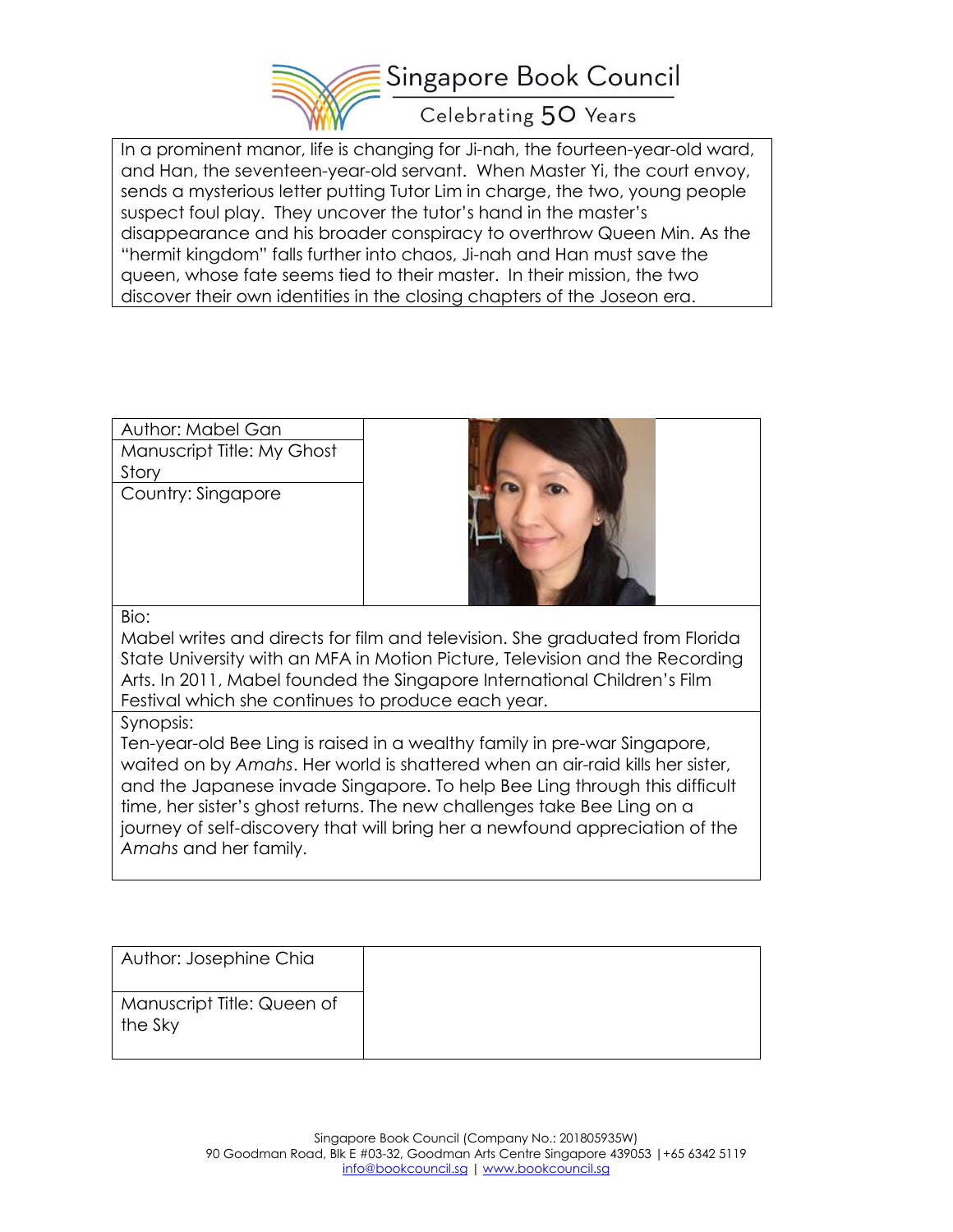

Country: Singapore



Bio:

Peranakan author, Josephine Chia, is published internationally in both

fiction and non-fiction. Josephine has won literary prizes and awards in UK

and Singapore. Her books have been translated into Bahasa Indonesia,

Malay, and work-in-progress in Chinese.

Synopsis:

Fauziah is a modern, nine-year-old Malay girl. She adores her Great Grandmother whom she nicknamed GGM. GGM has lots of exciting tales to tell her about old Singapore. She took Fauziah to see the site of her old kampung, an attap-thatched village along the Kallang River where she had met famous aviatrix, Amelia Earhart. GGM is very active and does not behave like a doddering Senior. She started skiing at sixty and wants to do something adventurous for her 90<sup>th</sup> birthday. But the entire family does not approve.

| Author: Varsha Seshan      |  |
|----------------------------|--|
| Manuscript Title: Red Eyes |  |
| Country: India             |  |
| Bio:                       |  |

Varsha Seshan is a children's author with thirteen books to her credit. She was shortlisted for the 2016 Scholastic Asian Book Award. She enjoys working with children and facilitates workshops both independently and with the British Council. In addition, she conducts a Writers' Club for pre-teens in Pune.